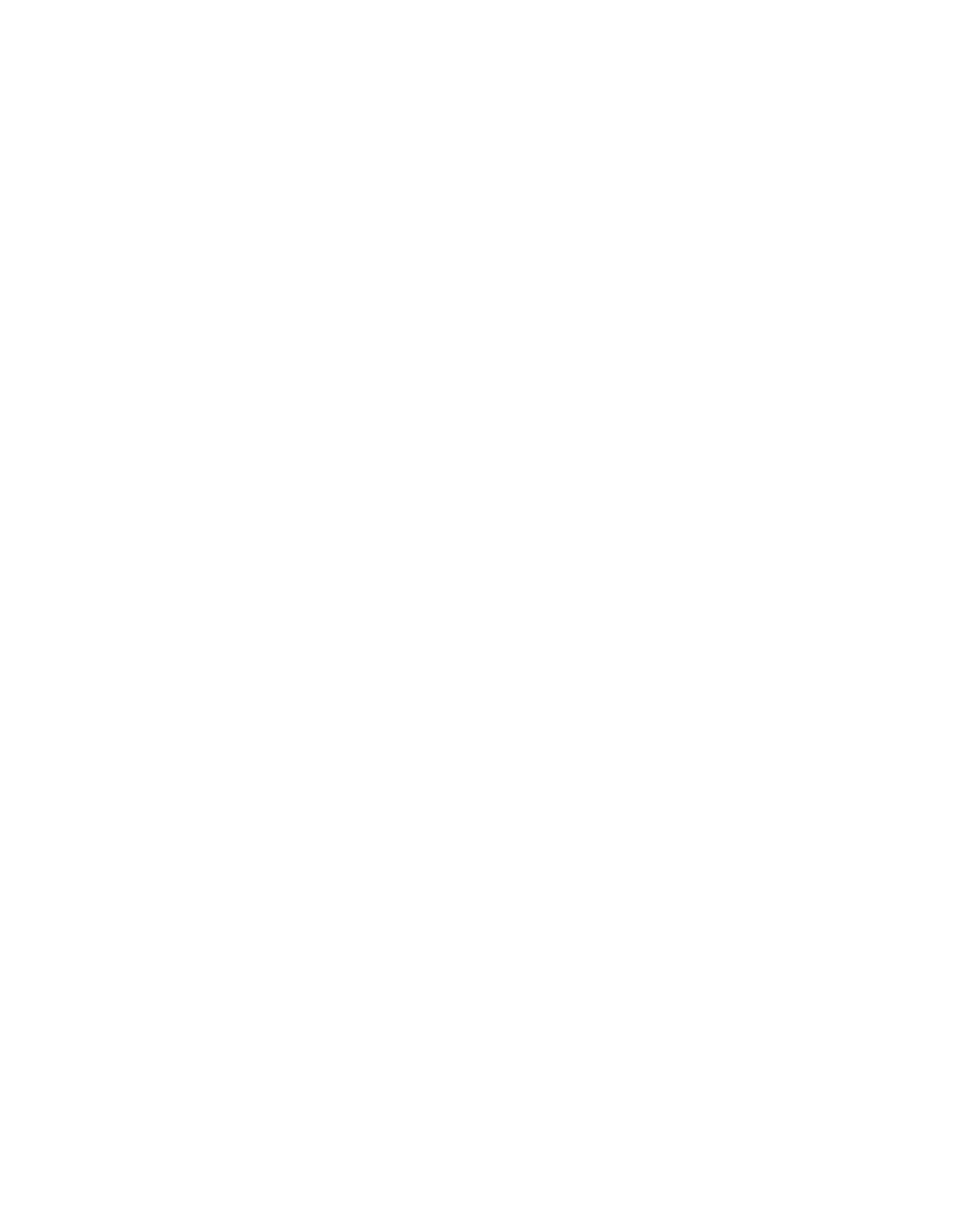

# **REGIONAL COUNCIL 9 PIEDMONT OPPORTUNITY CORRIDOR FEBRUARY 22, 2018 9:30 AM to 11:30 AM UVA Research Park, Town Center Two, 4th Floor Conference Room 1001 Research Park Blvd, Charlottesville**

## **Attendees**

**Council Members**: Brian Cole, Lexis Nexis (Chair); Tom Click, Patriot Aluminum (Vice Chair); Suzanne Brooks, Pepsi-Cola Bottling Company; Jim Cheng, Cav Angels; Bryan David, Orange County; Leigh Middleditch, McGuireWoods; Steve Ray, Piedmont Workforce Network; Ed Scott, EcoSeptix Alliance; Ed Dalrymple, Cedar Mountain Stone; Elizabeth Smith, Afton Mountain Vineyards; Andy Wade, Louisa County; Patrick Mauney, Rappahannock-Rapidan Regional Commission; Pace Lochte, University of Virginia; Frank Friedman, Piedmont Virginia Community College; Chip Boyles, Thomas Jefferson Planning District Commission; and, Miles Friedman, Fauquier County

**Absent:** Fitzgerald Barnes, Louisa County; Gary Deal, Culpeper County; and Steven De Jong, Lohmann Corporation David Pettit, Lenhart Pettit; Steve Carter, Nelson County; Jan Gullickson, Germanna Community College; and, Ray Knott, Union Bank & Trust

**Guests**: Denise A. Talley, Germanna Community College for Jan Gullickson; Katie Bush, ECS, Inc.

**Staff**: Helen Cauthen, Julia Skare, Shannon Holland

## **I. Welcome & Introductions**

Brian Cole, Chair, opened the meeting at 9:34 A.M.

**II. Public Comment** There were no public comments.

## **III. Meeting Minutes**

*Suzanne Brooks made a motion to approve the January 3, 2018, Minutes as provided. The motion was seconded by Ed Dalrymple. The motion carried.*

#### **IV. Financial Report**

Andy Wade presented the Financials through December 2017. Andy noted that on the Statement of Income & Expense the Other Administrative costs are low at 28%. GO Virginia hasn't paid its portion of a recent audit. In addition, other expenses such as insurance come up at the end of the fiscal year. Also, Direct Salaries are at 62% and that number will accelerate because Shannon came on full time on November 1, 2017 while the report is through December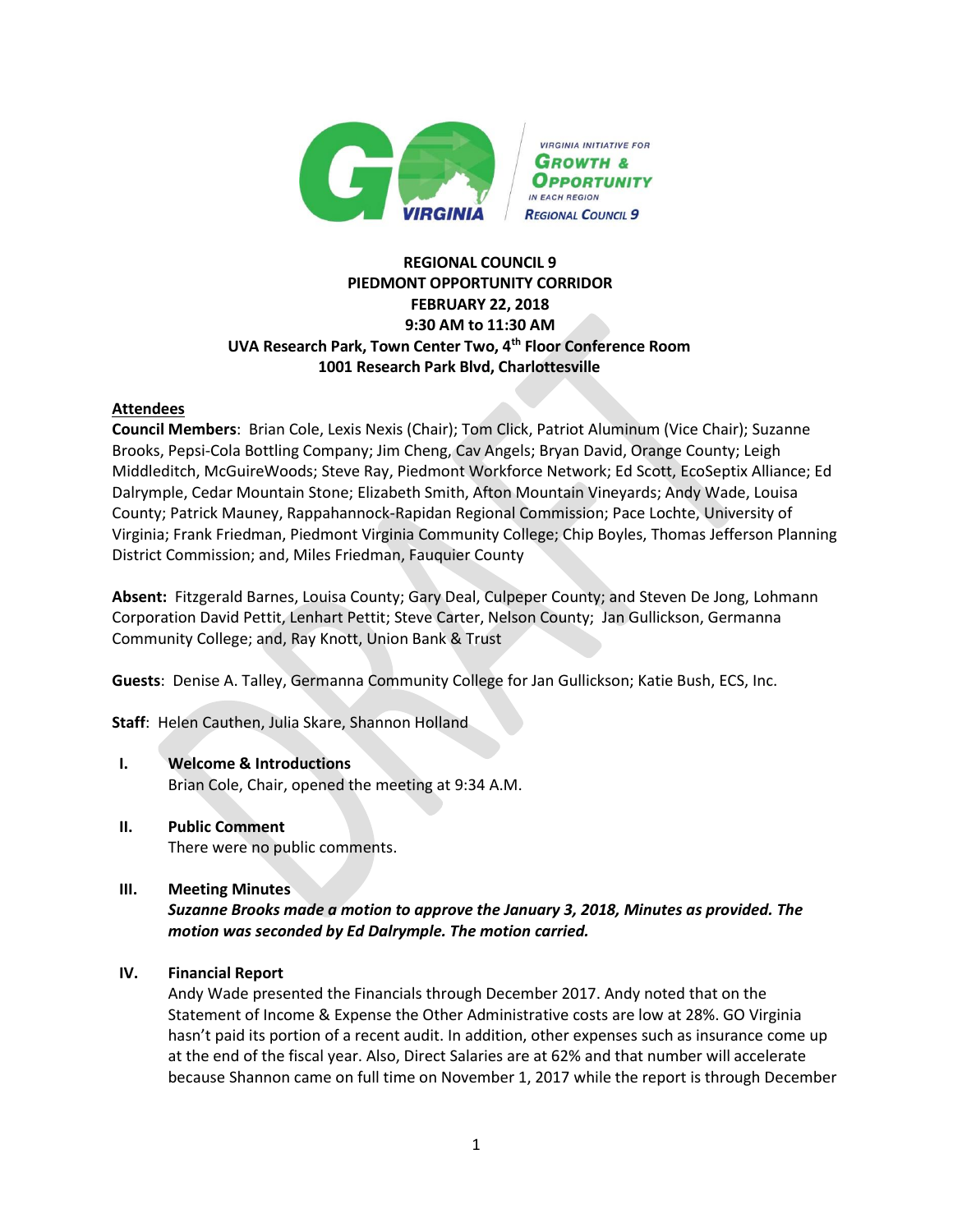2017. Helen pointed out that DHCD has yet to transfer the \$21,554 from Type 2 Contractual to Direct Salaries, as approved by the Council and requested by staff.

## *Miles Friedman made a motion to approve the Financials as presented. Steve Ray seconded the motion. The motion carried.*

## **V. GO Virginia Chair Update**

Brian Cole noted that he and Tom Click participated in a GO Virginia Chair/Vice Chair conference call that included other Regions and Dubby Wynne, State Board Chair. The calls are an effort to open a feedback loop between the State Board and Region Councils. During the call a suggestion was made to allow regional representatives a window of time to speak with State project reviewers to ensure all questions are answered. The Board has since incorporated that suggestion into the review process. The next Chair/Vice Chair call is March 28 at 10 am.

Brian shared that a new State Board Policy allows Enhanced Capacity Grants to be approved by Region Councils with DHCD staff through a compressed application process. These enhanced capacity projects cannot be more than \$100,000 each and each region is limited to a total of \$250,000 in enhanced capacity grants. The 1 to 1 match is still required, but the minimum locality contribution is not.

A discussion about GO Virginia funding in the State Budget developed around advocacy for regional capacity funds. Ed Dalrymple asked whether we should support the House version or the Senate version of the GO Virginia budget before it moves into conferee stage. Shannon will forward all emails related to these topics to the Council, as they come in, and get answers for Ed.

Brian shared that DHCD staff just advised that support organizations can add up to 8% of the GO Virginia funding request to a proposal for administrative costs. Such administrative costs must be included in the match amount and be approved by Council. Due to the level of admin, reporting and oversight required, staff recommends proposals include this 8% amount. The proposal that will be reviewed today is requesting \$226,300. So, at 8%, an additional \$18,104 would be added to the request to the state. In this case, the match in place meets the required 1 to 1.

#### **VI. Task Force Break Out Sessions**

Brian asked members to break out into Task Force Groups. Talent Development and Growing Existing Businesses will meet together today to develop a recommendation for the submitted proposal for GWC Piedmont Technical Education Center.

#### **VII. Task Force Report Out & Proposal Recommendation**

**Talent Development & Growing Existing Businesses:** Frank Friedman, Steve Ray, Brian Cole, Ed Dalrymple, Bryan David, Ed Scott, Suzanne Brooks, and Denise Talley (for Jan Gullickson). A discussion arose regarding who and when someone should recuse themselves from voting or making a proposal recommendation to the Council. It was agreed that it is best if those without any potential conflicts should make a motion to the Council to support a project or not support a project. Andy Wade suggested that the Council seek Letters of Support or a Resolution from the remaining counties in the Region to strengthen the proposal even more. Shannon and Helen said they would work on this before the state deadline of March  $12<sup>th</sup>$ . Ed Dalrymple said that the machine donated by DMG Mori will only be the second machine donated in the US. Miles Friedman indicated that Fauquier County was very happy about the regional partnership and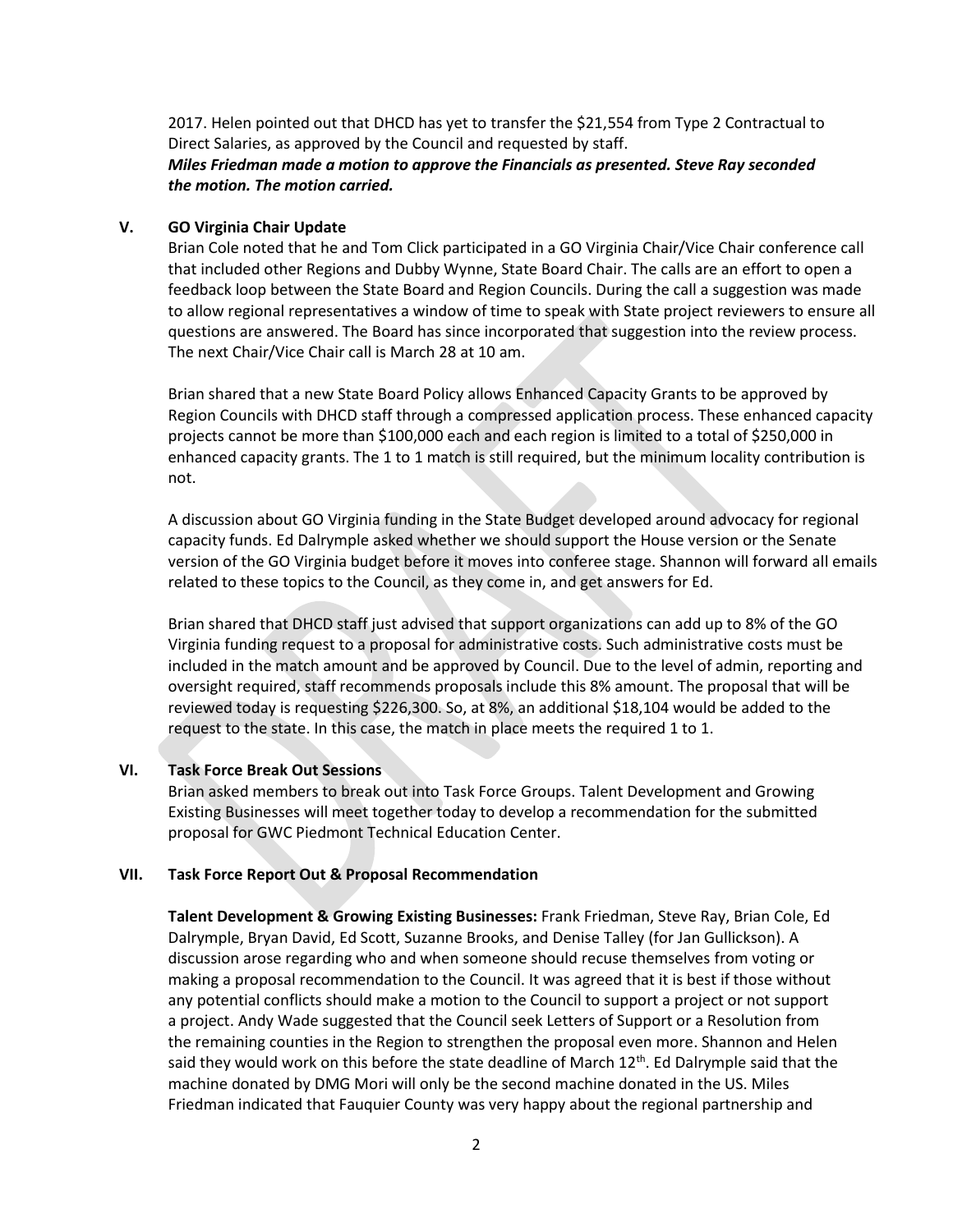had matched with a \$15,000 commitment. Finally, Bryan David commented that he felt the project aligned well with the plan, was a tangible project with a lot of commitment from industry and demonstrated a pipeline of workers to attract industry. If project is approved at April 10<sup>th</sup> Board Meeting, it may be possible to do a GO Virginia presentation when Dr. Mori of AG Mori is in Culpeper. Ed Dalrymple will let us know the date of his visit.

*Suzanne Brooks made a motion to approve the GWC Piedmont Technical Education Center proposal as submitted; and allow staff to make editorial changes that will make most of its competitive position and that do not affect proposal substance; also, allow staff to increase request by 8% for Admin. Ed Scott seconded the motion. The motion carried.*

**Startups/Innovations/Commercialization:** Jim Cheng, Leigh Middleditch, Elizabeth Smith, Pace Lochte, Tom Click and Miles Friedman. Jim Cheng reported that he and Shannon had a meeting with a potential project lead yesterday. This project would either be Inter-Regional, Regional or Enhanced Capacity. Pace reported that UVA had recently held an Industrial Hemp meeting and that based on findings and support from Economic Developers, they may be pursuing an Enhanced Capacity Grant to research a potential new industry for Virginia. Andy Wade and Pace are attending the Industrial Hemp Summit in Danville, VA in early March.

**Sites:** Andy Wade, Patrick Mauney, and Chip Boyles. Andy updated the group on the Mega-Site project that has VEDP support. When VEDP provides additional data to support the project, Andy will be visiting more surrounding counties to develop a proposal. They are trying to reach the April 3<sup>rd</sup> Deadline. Bryan David noted that the project had a fantastic workforce draw, interstate access, and utilities, including gas, bookends of two state research institutions. For now the industry targets are chemical and plastic.

#### **VIII. Per Capita Project Application Review**

Brian asked for any feedback to improve the Region 9 Grant Review Process. He shared that one person had expressed a concern about being able to review many applications in a short time frame, if that might occur. No additional concerns or feedback were provided.

#### **IX. GO Virginia Update**

Shannon thanked Tom Click and Pace Lochte for hosting the Patriot Aluminum tour. Ed Dalrymple attended along with two faculty from Darden. Shannon shared a list of new State Board Deadlines and suggested a Region 9 Deadline of May 30<sup>th</sup> ahead of the newly released State Board Deadlines of July 13<sup>th</sup>.

## *Pace Lochte made a motion to approve the deadline of May 30. Miles Friedman seconded the motion. The motion carried.*

Shannon shared clarification from DHCD that even though GO Virginia funds are in nonreverting funds, it is a best practice to spend funds down and not carry them over. Brian indicated he was clear with Dubby Wynne and others about the "cadence" of the Council's work. Shannon then noted that waiver requirements had also been clarified. Projects can apply for a match waiver, but State Board expects that every effort to obtain a waiver had been made and documented. A discussion ensued about the perception that policies are changing midstream and contributing to difficulties in pulling projects together. Helen said she plans on writing a letter to the new DHCD Director, Erik Johnston, about this issues. It was also discussed that Helen would be reaching out to County Administrators to try and budget amounts for GO Virginia in the coming year so that obtaining a match is more feasible. Jim Cheng recommended we attempt to give them an estimated dollar amount to set aside. Also based on Jim's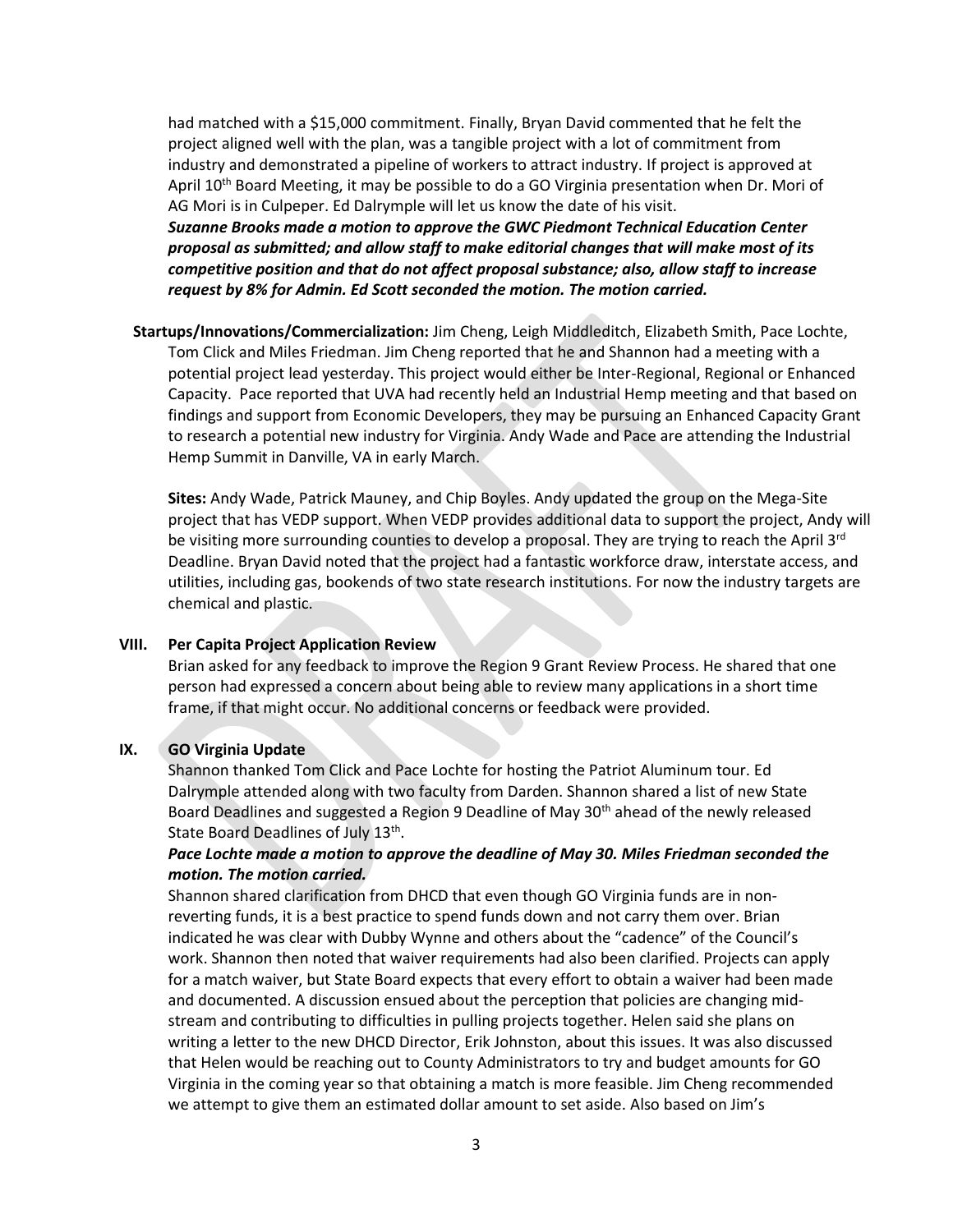suggestion, Shannon will explore obtaining copies of specific proposals approved by the State through FOIA.

#### **X. Other Business**

Brian indicated that Steven de Jong has resigned from the Council for personal reasons and that the Council needs to identify a replacement, per the By Laws. He was serving a two-year term At-Large. It was suggested that David Pettit who was not present would be the best person to offer guidance on this matter, since he wrote the By Laws. So, Brian directed Helen and Shannon to reach out to David to guide how the nomination process should unfold. Miles also updated the Council to expect a Cybersecurity proposal from all community colleges in the region with Adam Hastings at PVCC taking the lead. VCCS will also be participating. Brian invited anyone who is interested to travel down to Suite #301 downstairs to see the Partnerships new offices.

#### **XI. Next Meeting**

Tuesday, March 27, 2018, 2:30 pm to 4:30 pm, Germanna Community College

## **XII. Adjourn**

Brian Cole adjourned the meeting at 11:19 A.M.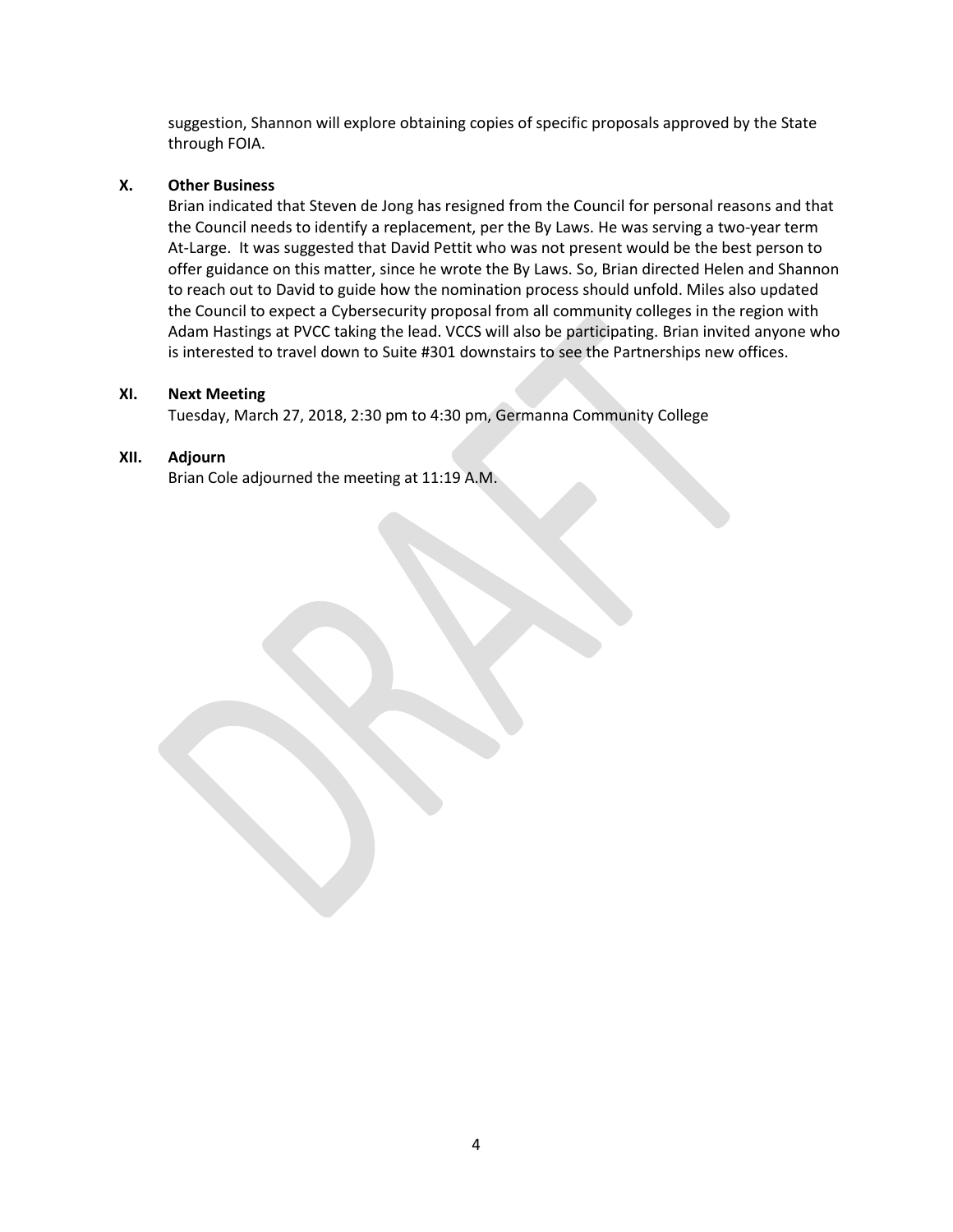# **3:01 PM GO Virginia 03/19/18 Statement of Financial Position Accrual Basis As of January 31, 2018**

|                                                                                                                                      | Jan 31, 18          |
|--------------------------------------------------------------------------------------------------------------------------------------|---------------------|
| <b>ASSETS</b><br><b>Current Assets</b><br><b>Checking/Savings</b>                                                                    |                     |
| 11200 · GO VA Operating Account - Union                                                                                              | 24,792.63           |
| <b>Total Checking/Savings</b>                                                                                                        | 24,792.63           |
| <b>Accounts Receivable</b><br>11000 Accounts Receivable                                                                              | 50,373.10           |
| <b>Total Accounts Receivable</b>                                                                                                     | 50,373.10           |
| <b>Total Current Assets</b>                                                                                                          | 75,165.73           |
| <b>TOTAL ASSETS</b>                                                                                                                  | 75,165.73           |
| <b>LIABILITIES &amp; EQUITY</b><br><b>Liabilities</b><br><b>Current Liabilities</b><br><b>Accounts Payable</b><br>20004 Due to CVPED | 75,165.73           |
| <b>Total Accounts Payable</b>                                                                                                        | 75,165.73           |
| <b>Total Current Liabilities</b>                                                                                                     | 75,165.73           |
| <b>Total Liabilities</b>                                                                                                             | 75,165.73           |
| <b>Equity</b><br>32000 Unrestricted Net Assets<br><b>Net Income</b>                                                                  | $-436.03$<br>436.03 |
| <b>Total Equity</b>                                                                                                                  | 0.00                |
| <b>TOTAL LIABILITIES &amp; EQUITY</b>                                                                                                | 75,165.73           |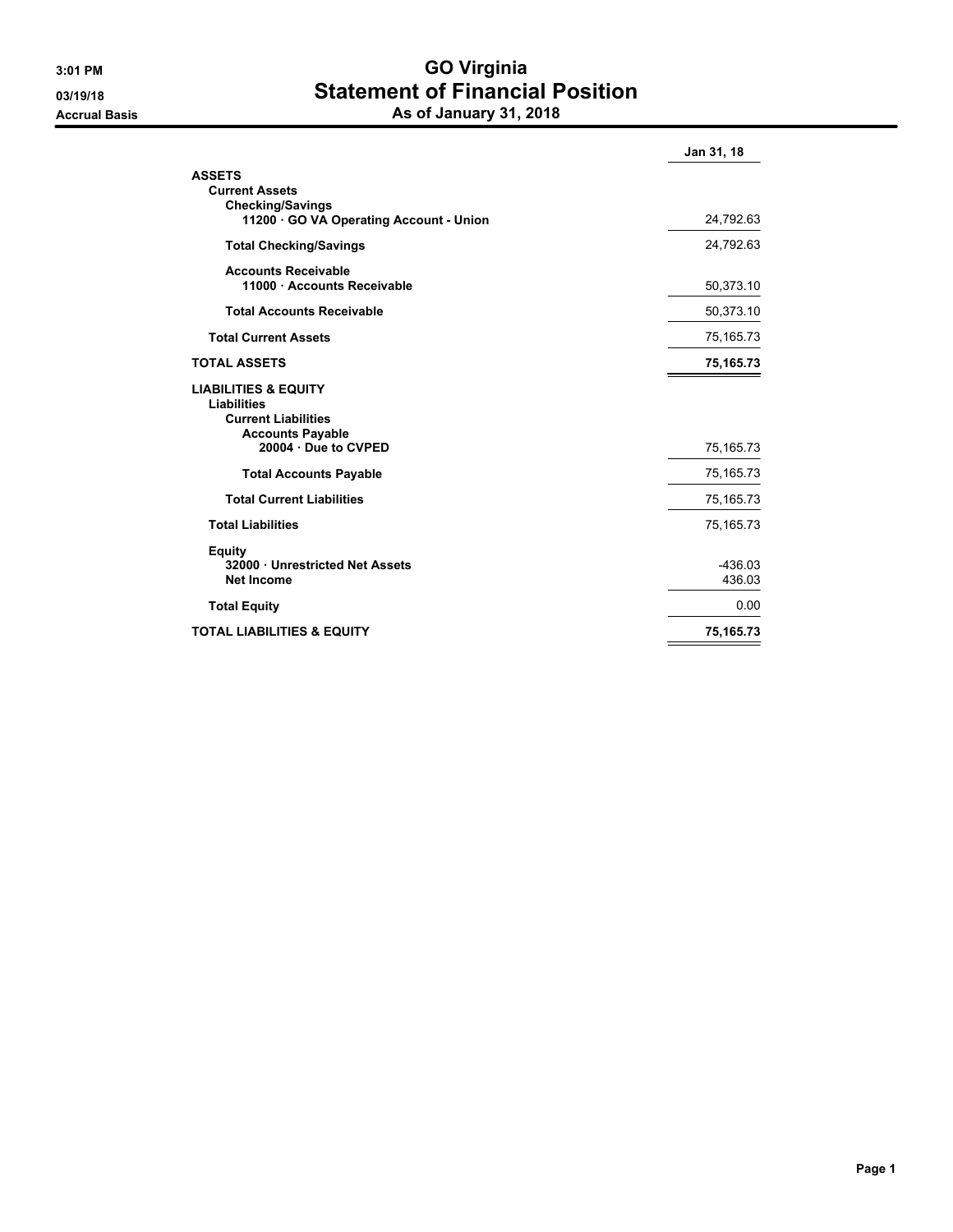# **3:20 PM GO Virginia 03/20/18 Statement of Income and Expense**

**Accrual Basis April 2017 through January 2018**

|                                                                                                                                                                                                                                              | Apr '17 - Jan 18                                     | <b>Budget</b>                                    | \$ Over Budget                                 | % of Budget                      |
|----------------------------------------------------------------------------------------------------------------------------------------------------------------------------------------------------------------------------------------------|------------------------------------------------------|--------------------------------------------------|------------------------------------------------|----------------------------------|
| Income                                                                                                                                                                                                                                       |                                                      |                                                  |                                                |                                  |
| 40450 · State Grant                                                                                                                                                                                                                          | 324,329.13                                           | 400.000.00                                       | $-75.670.87$                                   | 81.1%                            |
| <b>Total Income</b>                                                                                                                                                                                                                          | 324,329.13                                           | 400,000.00                                       | $-75.670.87$                                   | 81.1%                            |
| <b>Expense</b>                                                                                                                                                                                                                               |                                                      |                                                  |                                                |                                  |
| 01150 · Administrative Salaries & Wages                                                                                                                                                                                                      | 4.643.46                                             | 12.914.16                                        | $-8.270.70$                                    | 36.0%                            |
| 01160 · Administrative Fringe Benefits                                                                                                                                                                                                       | 802.33                                               | 2.527.40                                         | $-1,725.07$                                    | 31.7%                            |
| 52100 Other Administrative Costs<br>01535 · Building Rentals<br>01217 · Telephone and Communications<br>01250 · General Administration<br>01242 · Fiscal Software<br>02263 · Copier Lease<br>01250 · General Administration - Other          | 4,976.62<br>384.79<br>819.60<br>585.45<br>898.41     |                                                  |                                                |                                  |
| Total 01250 · General Administration                                                                                                                                                                                                         | 2.303.46                                             |                                                  |                                                |                                  |
| 52100 Other Administrative Costs - Other                                                                                                                                                                                                     | 0.00                                                 | 23,371.92                                        | $-23,371.92$                                   | 0.0%                             |
| Total 52100 · Other Administrative Costs                                                                                                                                                                                                     | 7.664.87                                             | 23,371.92                                        | $-15,707.05$                                   | 32.8%                            |
| 01100 · Direct Salaries, Wages, & Bene<br>01111 · Retirement - Safe Harbor<br>$01112 \cdot FICA$<br>01118 · Retirement - Match<br>01119 · Retirement - Profit Share<br>$01124 \cdot$ Medicare<br>$01141 \cdot Wages$<br>01555 · Workers Comp | 0.00<br>0.00<br>0.00<br>0.00<br>0.00<br>0.00<br>0.00 |                                                  |                                                |                                  |
| 01100 · Direct Salaries, Wages, & Bene - Other                                                                                                                                                                                               | 46,297.55                                            | 81,016.52                                        | $-34,718.97$                                   | 57.1%                            |
| Total 01100 · Direct Salaries, Wages, & Bene                                                                                                                                                                                                 | 46.297.55                                            | 81.016.52                                        | $-34.718.97$                                   | 57.1%                            |
| 53403 · Meetings and Training Workshops<br>53402 · Marketing and Outreach<br>52405 · Consulting and Contract Service<br>53401 · Growth and Dev Plan Development<br>52406 · Type 2 Contract/Consultant                                        | 3,833.74<br>470.34<br>249.170.00<br>11,446.84        | 10,000.00<br>9,500.00<br>249.170.00<br>11,500.00 | $-6,166.26$<br>$-9,029.66$<br>0.00<br>$-53.16$ | 38.3%<br>5.0%<br>100.0%<br>99.5% |
| Total 52405 · Consulting and Contract Service                                                                                                                                                                                                | 260.616.84                                           | 260,670.00                                       | $-53.16$                                       | 100.0%                           |
| 53404 · Project Reserves                                                                                                                                                                                                                     | 0.00                                                 | 0.00                                             | 0.00                                           | 0.0%                             |
| <b>Total Expense</b>                                                                                                                                                                                                                         | 324,329.13                                           | 400,000.00                                       | $-75,670.87$                                   | 81.1%                            |
|                                                                                                                                                                                                                                              |                                                      |                                                  |                                                |                                  |
| Net Income                                                                                                                                                                                                                                   | 0.00                                                 | 0.00                                             | 0.00                                           | 0.0%                             |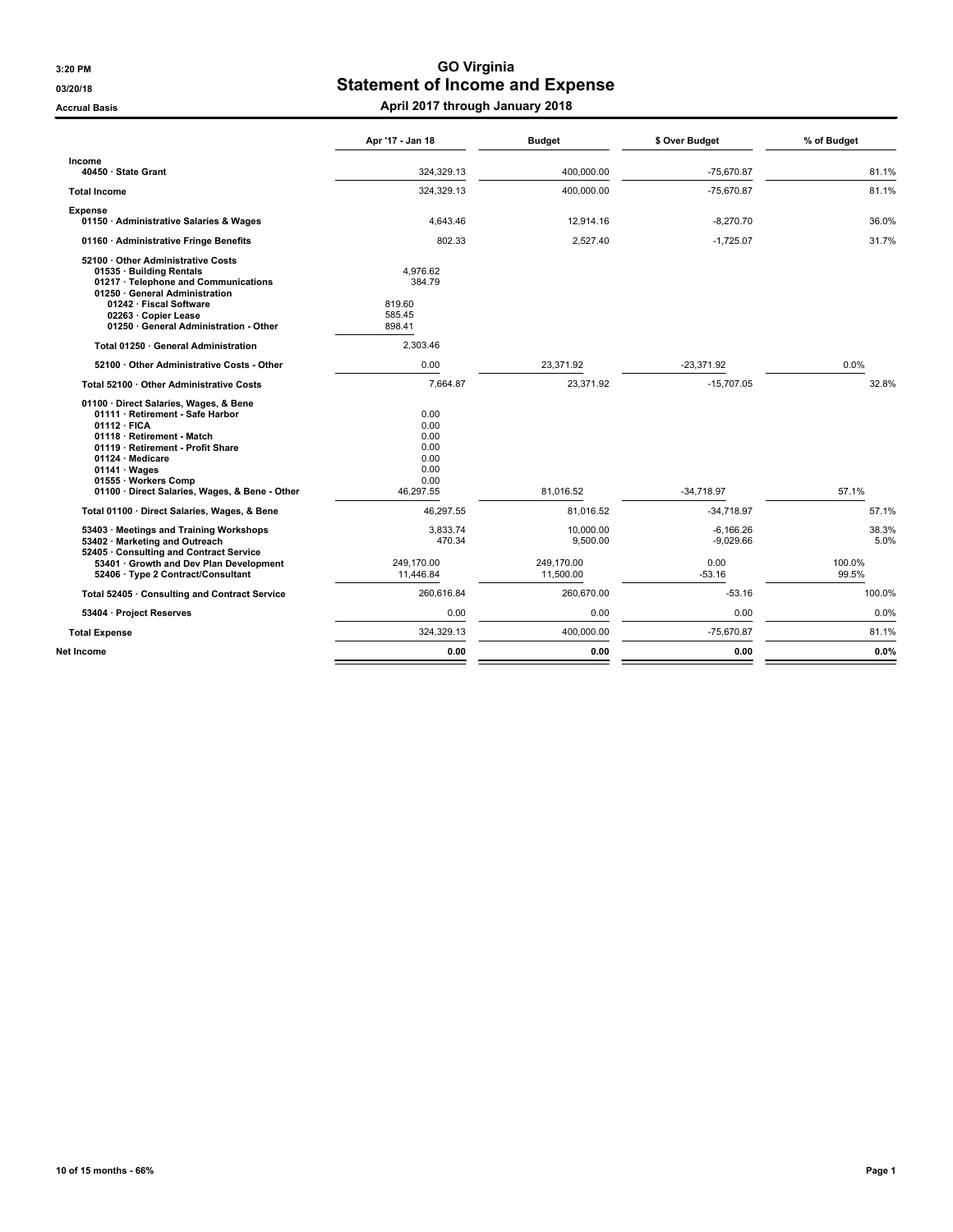#### **COMMONWEALTH OF VIRGINIA GO VIRGINIA PER CAPITA ALLOCATION GRANT CONTRACT NUMBER 17-GOVA-09**

THIS AGREEMENT by and between the COMMONWEALTH OF VIRGINIA DEPARTMENT OF HOUSING AND COMMUNITY DEVELOPMENT (hereinafter called "DHCD"), REGIONAL COUNCIL NINE and CENTRAL VIRGINIA PARTNERSHIP FOR ECONOMIC DEVELOPMENT (hereinafter called "GRANTEE"), WITNESSETH THAT:

WHEREAS, DHCD has been authorized by the Governor of the Commonwealth of Virginia to distribute and administer grants of the Virginia Growth and Opportunity Act (hereinafter called "GO VIRGINIA") and the Appropriation Act of the Commonwealth of Virginia for the 2016-2018 Biennium, as amended; and

WHEREAS, the Growth and Opportunity Board (hereinafter referred to as the "BOARD") has been authorized by the Governor of the Commonwealth of Virginia to establish guidelines for grants under the terms of the Virginia Growth and Opportunity Act; and

WHEREAS, the GRANTEE has been authorized to secure financial support from DHCD on behalf of REGIONAL COUNCIL NINE under the terms of the Virginia Growth and Opportunity Act; and

WHEREAS, PROJECT(S) as described in GO VIRGINIA Per Capita Allocation Grant APPLICATIONS submitted by the GRANTEE have qualified for funding on the basis of the GO VIRGINIA Grant Scoring Guidelines as established by DHCD and the BOARD;

**NOW, THEREFORE**, the parties hereto mutually agree as follows:

#### **COMPENSATION**

 $\mathbf{I}$ 

- **1.** DHCD agrees to award the GRANTEE one or more GO VIRGINIA Per Capita Allocation Grants for the amount of allowable, eligible costs associated with the completion of the scope(s) of the work described in the ADDENDUM(s) to this AGREEMENT, but not to exceed a total of **\$796,302.00 (seven hundred and ninety-six thousand, three hundred and two dollars).**
- **2.** The GRANTEE and SUBGRANTEE(S) shall not obligate, encumber, spend or otherwise utilize GO VIRGINIA Per Capita Allocation Grant funding for any activity or purpose not included or not in conformance with the budget as apportioned and as described in the PROJECT ADDENDUM(S) unless the GRANTEE has received explicit approval by WRITTEN NOTICE from DHCD to undertake such actions.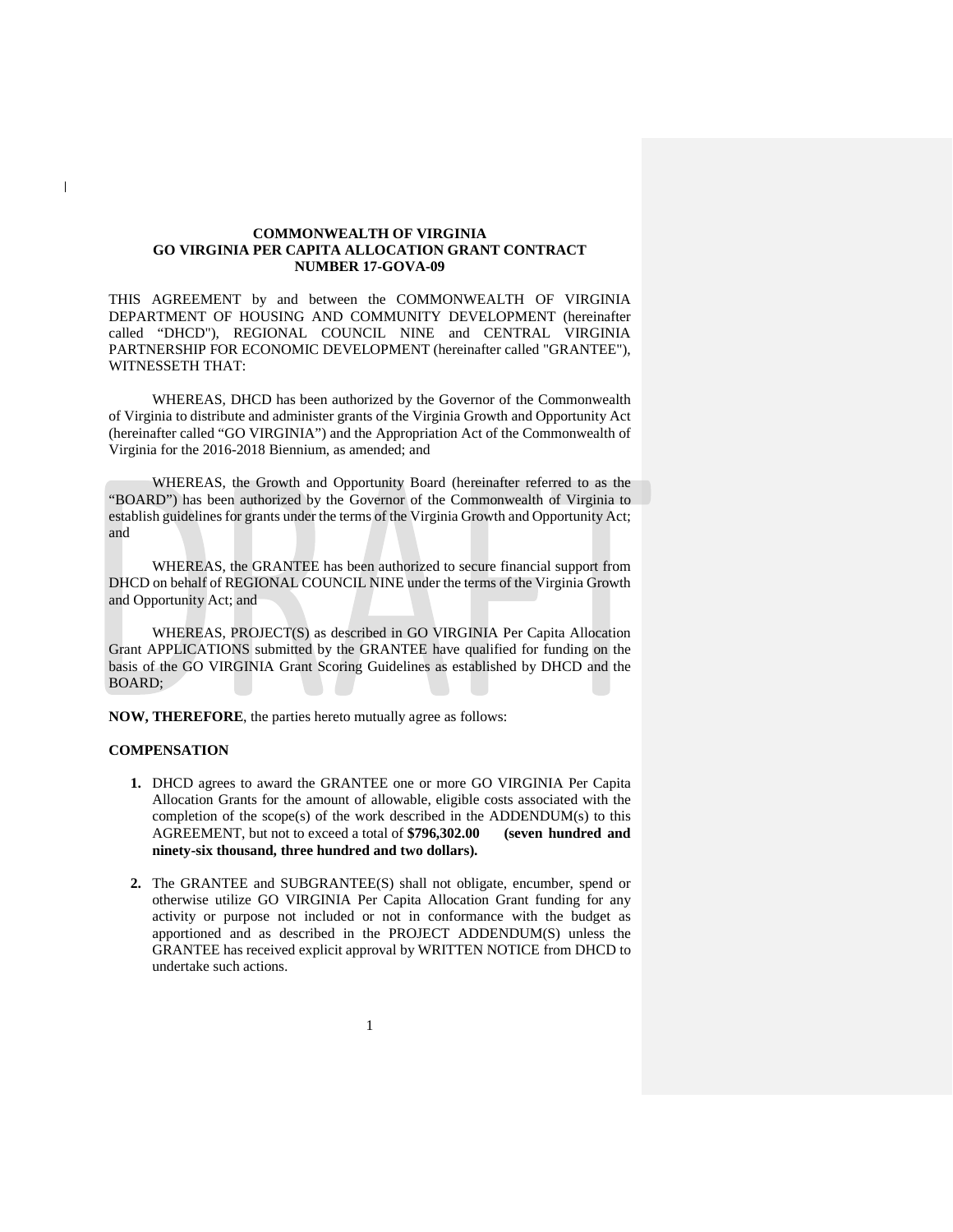- **3.** No costs incurred prior to the execution of this AGREEMENT and PROJECT ADDENDUM(S) shall be eligible for reimbursement with GO VIRGINIA Per Capita Allocation Grant funds.
- **4.** The GRANTEE will use the lesser of (1) the amount specified in the PROJECT ADDENDUM(S), or (2) if, at project completion, there are cost under-runs or project savings, these costs shall revert to DHCD.

#### **METHOD OF PAYMENT**

 $\mathsf{l}$ 

- **5.** Requests for payment shall be completed through the "Remittance" function in DHCD's CAMS (Centralized Application and Management System). Along with the request for payment, GRANTEE shall furnish documentation of reimbursable expenditures (such as invoices, cancelled checks, source documents, etc.). GRANTEE shall also provide documentation of match expenditure with the reimbursement request. DCHD shall process requests for payment within fifteen (15) days. Where invoices are not paid by the GRANTEE in advance of the remittance, funds shall then be immediately disbursed upon receipt of funds.
- **6.** Final requests for the funds must be made no later than **24 MONTHS** from the project start dates outlined in the PROJECT ADDENDUM(S)**.** Funds not expended by those dates may be subject to re-appropriation, unless the GRANTEE has received explicit approval by WRITTEN NOTICE from DHCD to extend this AGREEMENT.

**Deleted:** Matching funds shall be expended prior to or in proportion to GO VIRGINIA Per Capita Allocation Grant funds within the PROJECT budget. The final disbursement may not be processed if GRANTEE's matching funds obligation has not been fulfilled. ¶

#### **SCOPE OF WORK**

- **7.** The GRANTEE and any SUBGRANTEE(S) identified for the undertaking of all or part of the scope of work will commence, carry out and complete the scope of work for each project, beginning on the start date outlined in the PROJECT ADDENDUM(s), as described in the GRANTEE's GO VIRGINIA Per Capita Allocation Grant APPLICATION(S) submitted to DHCD in CAMS, and any subsequent, approved, written amendments to the APPLICATION(S), which are made a part of this AGREEMENT.
- **8.** The GRANTEE and SUBGRANTEE(S) shall complete the scope of work for each project by the date specified in the PROJECT ADDENDUM(S), but no later than 24 MONTHS after the execution of the PROJECT ADDENDUM(S).
- **9.** The GRANTEE shall remain fully obligated under the provisions of this AGREEMENT notwithstanding its designation of any subsequent or third parties SUBGRANTEE(S) identified for the undertaking of all or part of the scope of work for which the GO VIRGINIA Per Capita Grant funds are being provided to the GRANTEE. Any SUBGRANTEE or CONTRACTOR which is not the GRANTEE shall comply with all the lawful requirements of the GRANTEE necessary to ensure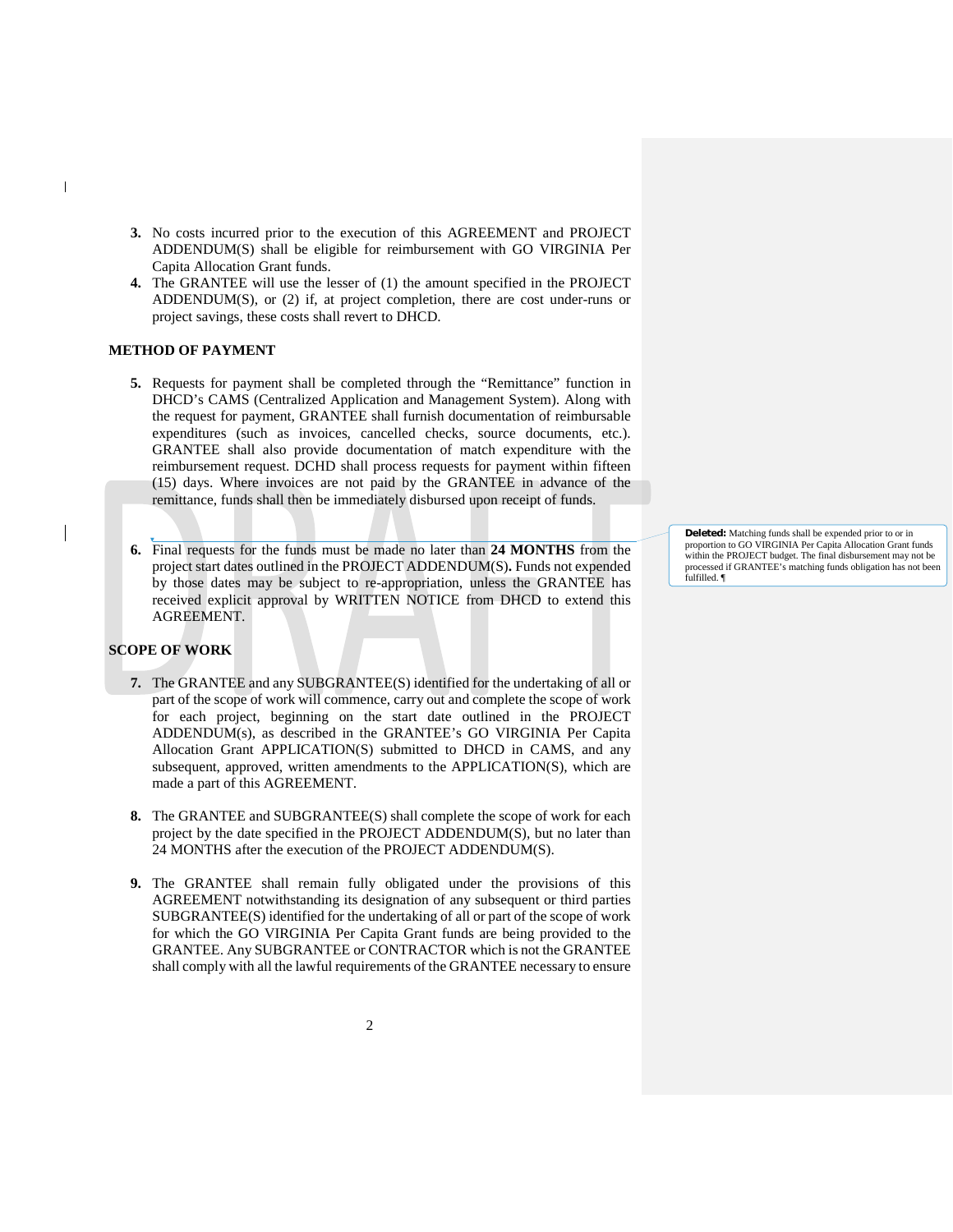that the PROJECT(S) for which this assistance is being provided under this AGREEMENT is carried out in accordance with this AGREEMENT.

- **10.** Should SPECIAL CONDITIONS to this AGREEMENT require additional action before proceeding with the ACTIVITY(S), the GRANTEE will initiate action relative to removal of those SPECIAL CONDITIONS beginning with the execution of this AGREEMENT and PROJECT ADDENDUM(S).
- **11.** DHCD agrees to provide the GRANTEE and SUBGRANTEE(S) with technical assistance in setting up and carrying out the administration of the PROJECT(S) and tracking PERFORMANCE METRICS as outlined in the APPLICATION(S) as submitted and outlined in the PROJECT ADDENDUM(S).
- **12.** REGIONAL COUNCIL NINE shall conduct regular progress meetings to assess project performance per the MILESTONES as outlined in the APPLICATION(S) as submitted and outlined in the PROJECT ADDENDUM(S). The minutes and records of these meeting shall be kept in the PROJECT files.
- **13.** DHCD and the BOARD reserve the right to end funding for any PROJECT(S) at any point should the project prove nonviable. This includes, but may not be limited to, lack of progress in conformance with the approved project APPLICATION(S).
- **14.** GRANTEE and any SUBGRANTEE(S) shall comply with the following as they relate to this AGREEMENT and PROJECT ADDENDUM(S):
	- A. Freedom of Information Act (FOIA);
	- B. Virginia Conflict of Interest Act (COIA);<br>C. Virginia Fair Employment Contracting Act
	-
	- C. Virginia Fair Employment Contracting Act;<br>D. Virginia Public Procurement Act (VPPA): Virginia Public Procurement Act (VPPA);
	- E. Americans with Disabilities Act (ADA); and
	- F. Title VI of the Civil Rights Act of 1964 (24 CFR Part 1).

#### **FINANCIAL REQUIREMENTS**

 $\mathsf{l}$ 

- **15.** GRANTEE agrees to submit a quarterly financial report to DHCD in CAMS. The GRANTEE shall use the "GO Virginia Project Quarterly Financial Report" template to submit the financial report in the "Reports & Communications" tab for each PROJECT. DHCD may share copies of the report with interested parties identified by the State.
- **16.** GRANTEE agrees to a submit a final financial report to DHCD in CAMS. The GRANTEE shall use the "GO Virginia Project Quarterly Financial Report" template to submit the closeout financial report in the "Reports & Communications" tab for the project. DHCD may share copies of the report with interested parties identified by the State.

**Deleted:** <u>**Page Break-**</u>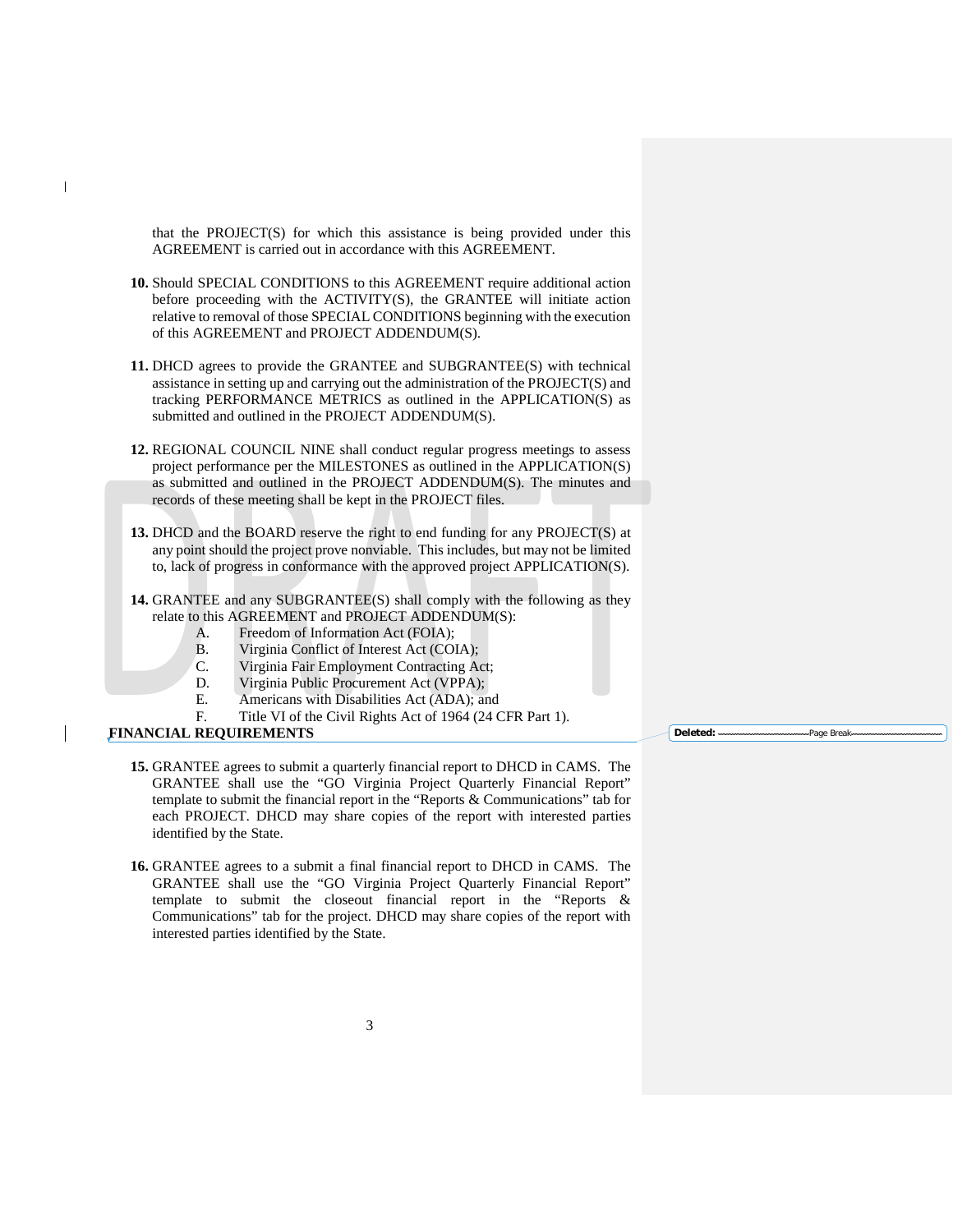**17.** DHCD, at its discretion, may require additional reports. If reports are not submitted in a timely manner, DHCD reserves the right to withhold payment requests until such reports are submitted.

 $\mathbf{I}$ 

- **18.** DHCD shall monitor the GRANTEE as least once during the period covered by this AGREEMENT. DHCD may schedule additional monitoring visits as considered necessary. At any time during this AGREEMENT period, DHCD may request and shall be provided copies of any documents pertaining to the use of Program funds.
- **19.** Any professional services must be procured in accordance with the Virginia Public Procurement Act (VPPA). The GRANTEE shall submit any contracts obligating GO VIRGINIA funds for review prior to any contract being executed. The GRANTEE also shall submit documentation to detail that procurement requirements have been met, prior to any execution of contracts.
- **20.** DHCD reserves the right to request and receive additional documentation pertaining to non-professional service or other contracts obligating GO VIRGINIA funds prior to approving drawdown requests.

4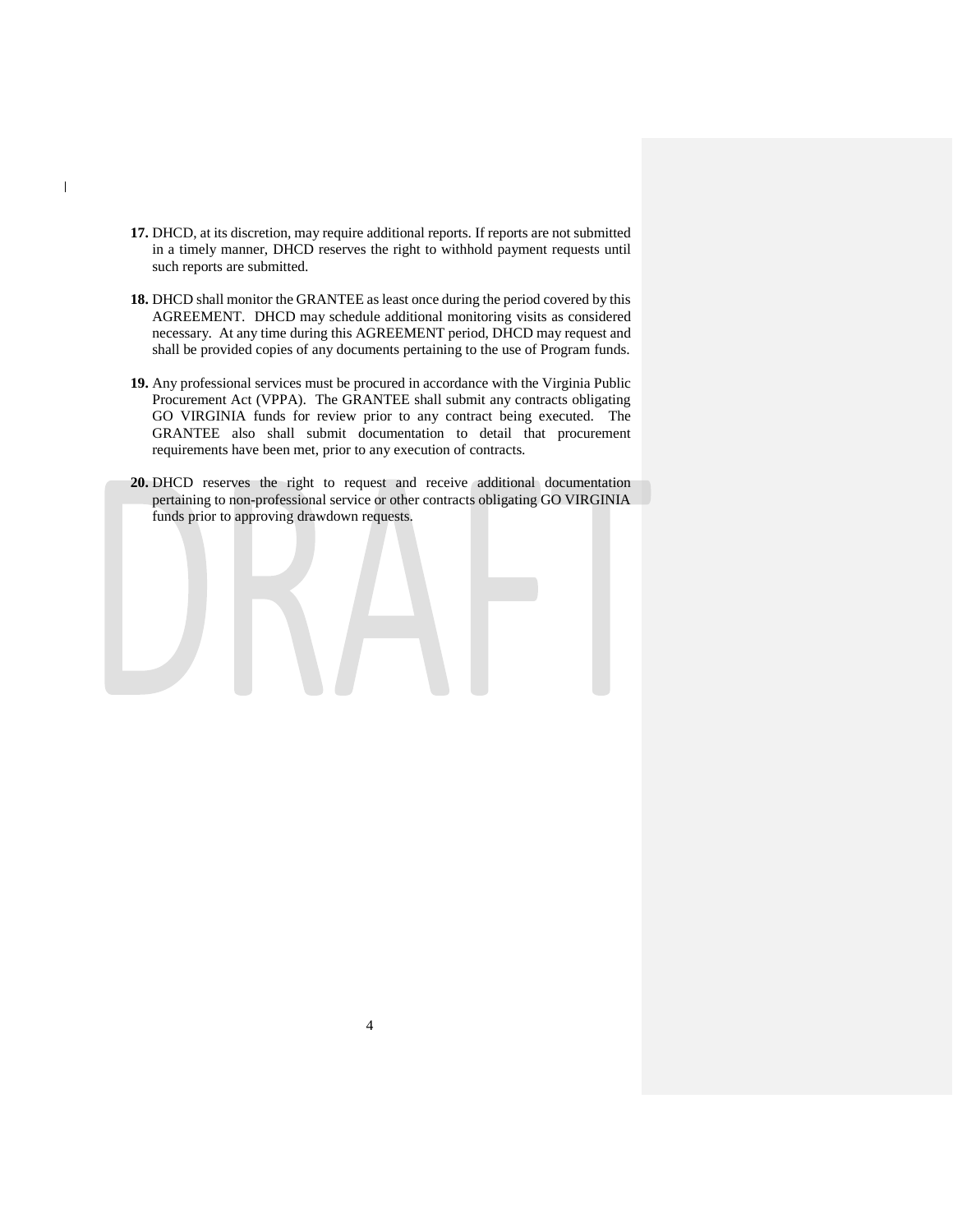#### **AUDIT REQUIREMENTS**

 $\mathbf{I}$ 

**21.** Per the DHCD Audit Policy, any other organization that receives funding during a program year and/or has a project(s) in progress is required to submit financial statements to DHCD. Required statements are as followed: Financial Statement(s)\*\*, Reviewed Financial Statement(s) prepared by an Independent Certified Public Accountant (CPA), Financial Statement(s) that have been audited by an Independent CPA or an audit required by the Code of Federal Regulations (CFR), (2 CFR 200 Subpart F), audited by an independent CPA. The table below outlines the minimum requirements.

| <b>Threshold Requirement</b>                    | <b>Document</b>                                  |  |  |
|-------------------------------------------------|--------------------------------------------------|--|--|
| Total annual expenditures                       | Financial Statement(s) prepared by               |  |  |
| $>$ \$100,000 (Regardless of source)            | organization**                                   |  |  |
| Total annual expenditures between \$100,001 and | Reviewed Financial Statement(s) prepared by an   |  |  |
| (Regardless of source)<br>\$299,000             | Independent Certified Public Accountant (CPA)    |  |  |
| Total annual expenditures                       | Financial Statement(s) that have been audited by |  |  |
| \$300,000 (Regardless of source)                | an Independent CPA                               |  |  |
| Federal expenditures $\geq$ \$750,000           | 2 CFR 200 Subpart F Audit that has been audited  |  |  |
|                                                 | by an Independent CPA                            |  |  |

**22.** Required financial statements must be submitted yearly, within nine (9) months after the end of your fiscal year or 30 (thirty) days after it has been accepted (reviewed financial statement(s), audited financial statements, and 2 CFR 200 Subpart F audit only) - whichever comes first. Entities must electronically submit their financial statement(s) in DHCD's Centralized Application and Management System (CAMS). Entities are required to have a DHCD reviewed and approved current audit or reviewed financial statement(s) in order to submit a remittance request.

#### **TERMINATION, SUSPENSION, CONDITIONS** -

**23. FOR CAUSE** - If through any case, the GRANTEE or DHCD fails to comply with the terms, conditions or requirements of the CONTRACT DOCUMENTS the other party may terminate or suspend this AGREEMENT by giving WRITTEN NOTICE of the same and specifying the effective date of termination or suspension at least five (5) days prior to such action.

If, after the effective date of any suspension of this AGREEMENT, it is mutually agreeable to DHCD and the GRANTEE upon remedy of any contract violation by the GRANTEE or DHCD, the suspension may be lifted and this AGREEMENT shall be in full force and effect at a specified date after the parties have exchanged WRITTEN NOTICES stating a mutual understanding that the cause for suspension has been identified, agreed to and remedied.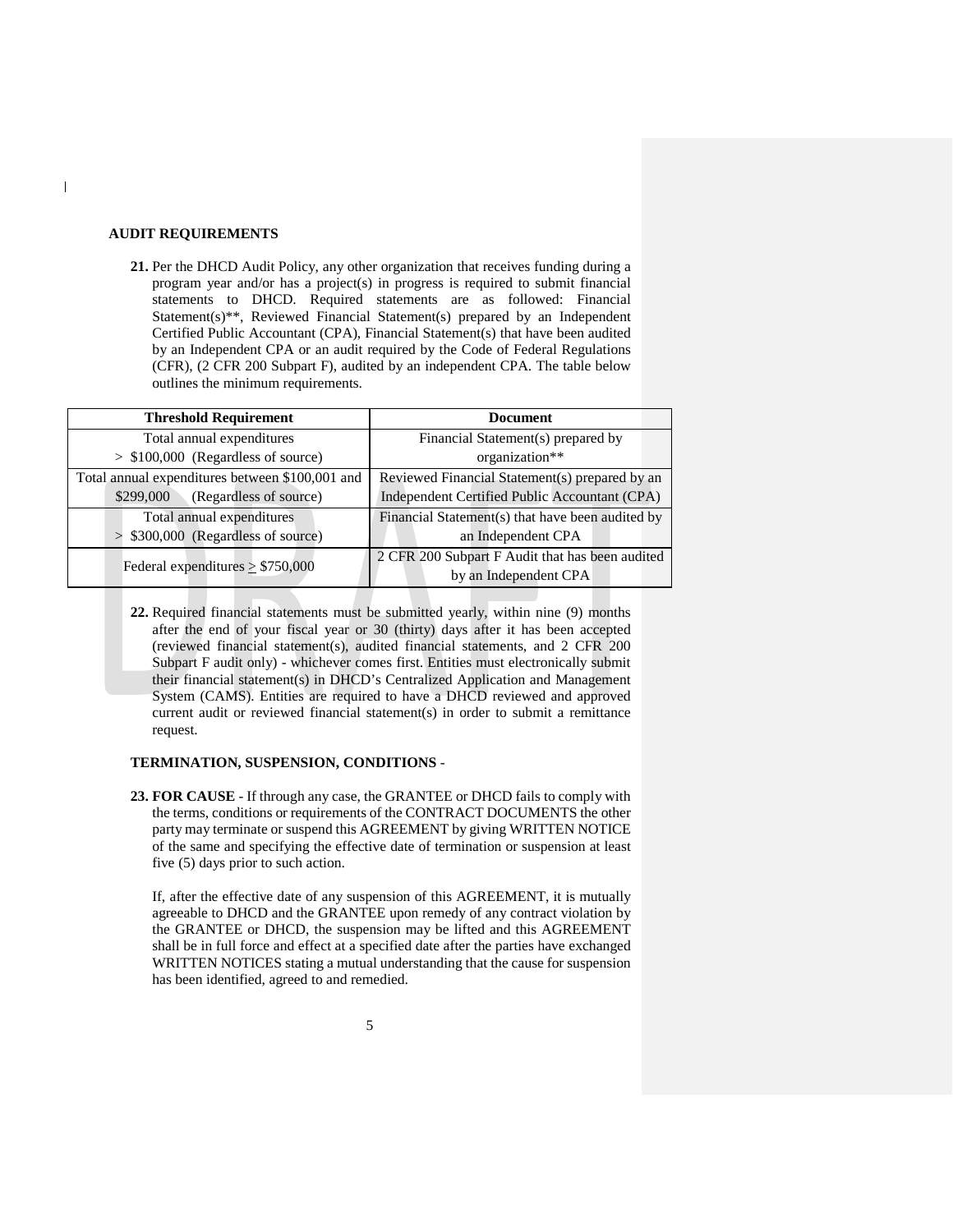In the case of contract violations by the GRANTEE, DHCD may impose conditions other than termination or suspension which are appropriate to ensure proper grant and project administration and adherence to the terms of the CONTRACT DOCUMENTS. Such conditions must be imposed through WRITTEN NOTICE.

**24. FOR CONVENIENCE** - DHCD may terminate this AGREEMENT, FOR CONVENIENCE, in the event that DHCD is no longer authorized as an agency to administer GO VIRGINIA or if the funds allocated are no longer available.

The GRANTEE may terminate this AGREEMENT for convenience at any time provided that all of the following conditions are met:

- i. The GRANTEE gives DHCD ten (10) days WRITTEN NOTICE; and
- ii. The ACTIVITY(S) which have been initiated either have been completed and may be utilized in their stage of completion in a manner consistent with the objectives in the GRANTEE'S PROJECT APPLICATION, or will be completed by the GRANTEE through its own or other resources; and
- iii. The GRANTEE had honored or will honor all contractual obligations to third parties affected by GO VIRGINIA Per Capita Allocation Grant funding; and
- iv. DHCD agrees to the termination.

A GRANTEE'S valid termination for convenience in accordance with these CONTRACT DOCUMENTS shall not affect nor prejudice the GRANTEE'S future relationship with DHCD nor its future consideration as a GO VIRGINIA recipient.

#### **REQUEST FOR INFORMATION**

 $\mathsf{l}$ 

- **25.** The GRANTEE shall furnish, regularly and in such form as DHCD may require, reports concerning the status of any PROJECT activities and grant funds. Such reports shall be submitted in the form and manner as prescribed herein and in WRITTEN NOTICES from DHCD.
- **26.** The GRANTEE shall maintain all records related to GO VIRGINIA grant funds. Records shall be readily accessible to DHCD, appropriate State agencies, and the general public during the course of the project and shall remain intact and accessible for three years from final closeout. Except if any litigation claims or audit is started before the expiration of the three year period the records shall be retained until such action is resolved. Notwithstanding, records of any nonexpendable property must be retained for a three year period following final disposition.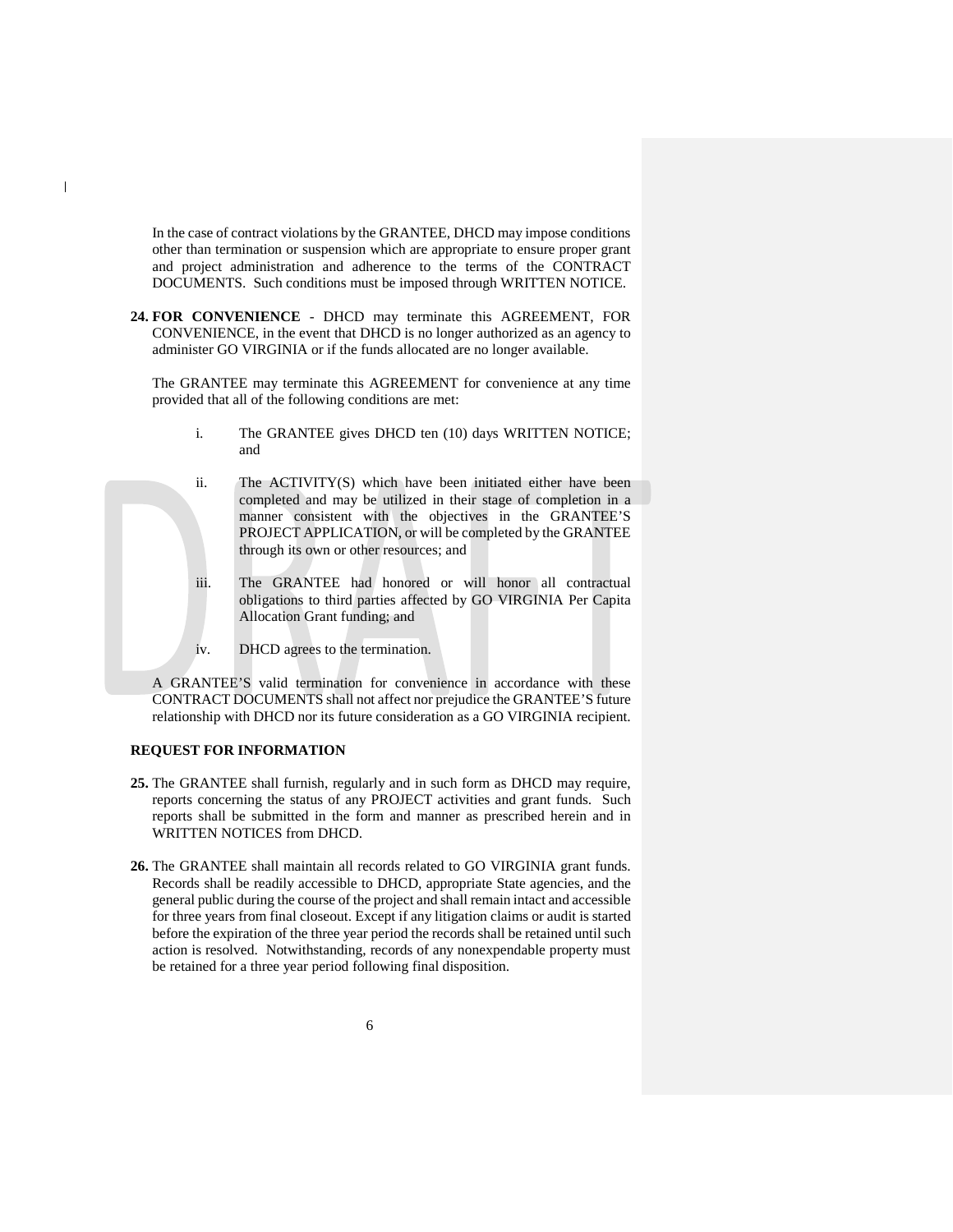- **27.** WRITTEN NOTICES shall constitute the only means of binding statements of fact or condition between the parties of this agreement. All required reports and requests to be issued by the GRANTEE or SUBGRANTEE(S) must be made by way of a WRITTEN NOTICE unless other means are specified in the CONTRACT DOCUMENTS. The GRANTEE shall act upon and respond to WRITTEN NOTICES promptly as directed.
- **28.** The term CONTRACT DOCUMENTS means the following documents which are a part of this AGREEMENT and are incorporated by reference herein as if set out in full:
	- A. AGREEMENT;

 $\mathbf{I}$ 

- B. PROJECT ADDENDUM(S);
- C. GO VIRGINIA PER CAPITA ALLOCATION GRANT APPLICATION(S);
- D. GO VIRGINIA PROJECT QUARTERLY FINANCIAL REPORT(S).

7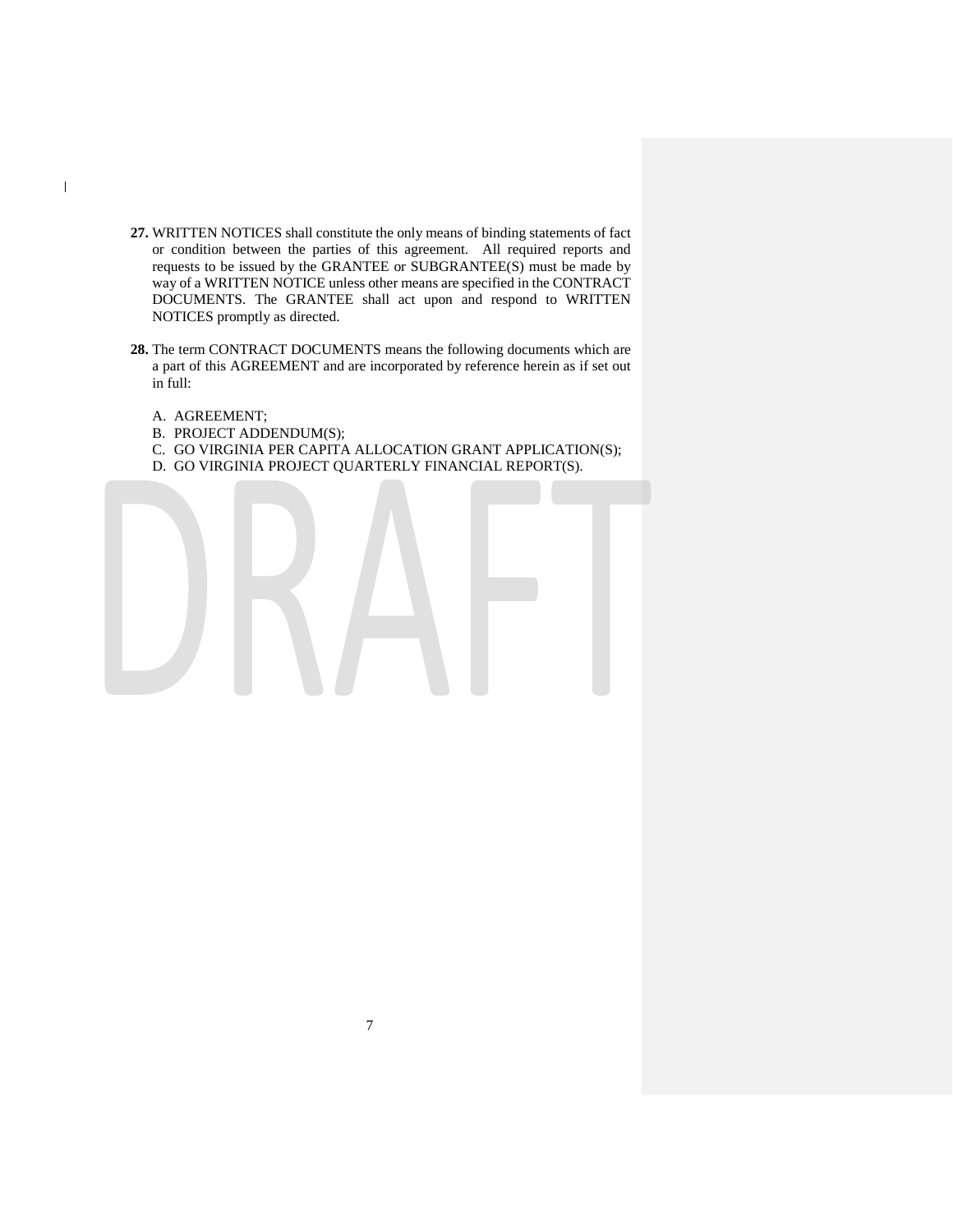In witness whereof, the parties hereto have executed or caused to be executed by their duly authorized official this AGREEMENT.

#### COMMONWEALTH OF VIRGINIA DEPARTMENT OF HOUSING AND COMMUNITY DEVELOPMENT

BY: \_\_\_\_\_\_\_\_\_\_\_\_\_\_\_\_\_\_\_\_\_\_\_\_\_\_\_\_\_\_\_ DATE: \_\_\_\_\_\_\_\_\_\_\_\_\_\_\_\_\_\_\_\_ Erik C. Johnston, Director

GRANTEE

 $\mathbf{l}$ 

| BY: | DATE:                                                                           |
|-----|---------------------------------------------------------------------------------|
|     | Helen Cauthen, President, Central Virginia Partnership for Economic Development |
|     |                                                                                 |
|     | <b>REGIONAL COUNCIL NINE</b>                                                    |
| BY: | DATE:                                                                           |
|     | Brian Cole, Chair, GO Virginia Region 9 Council                                 |
|     |                                                                                 |
|     |                                                                                 |
|     |                                                                                 |
|     |                                                                                 |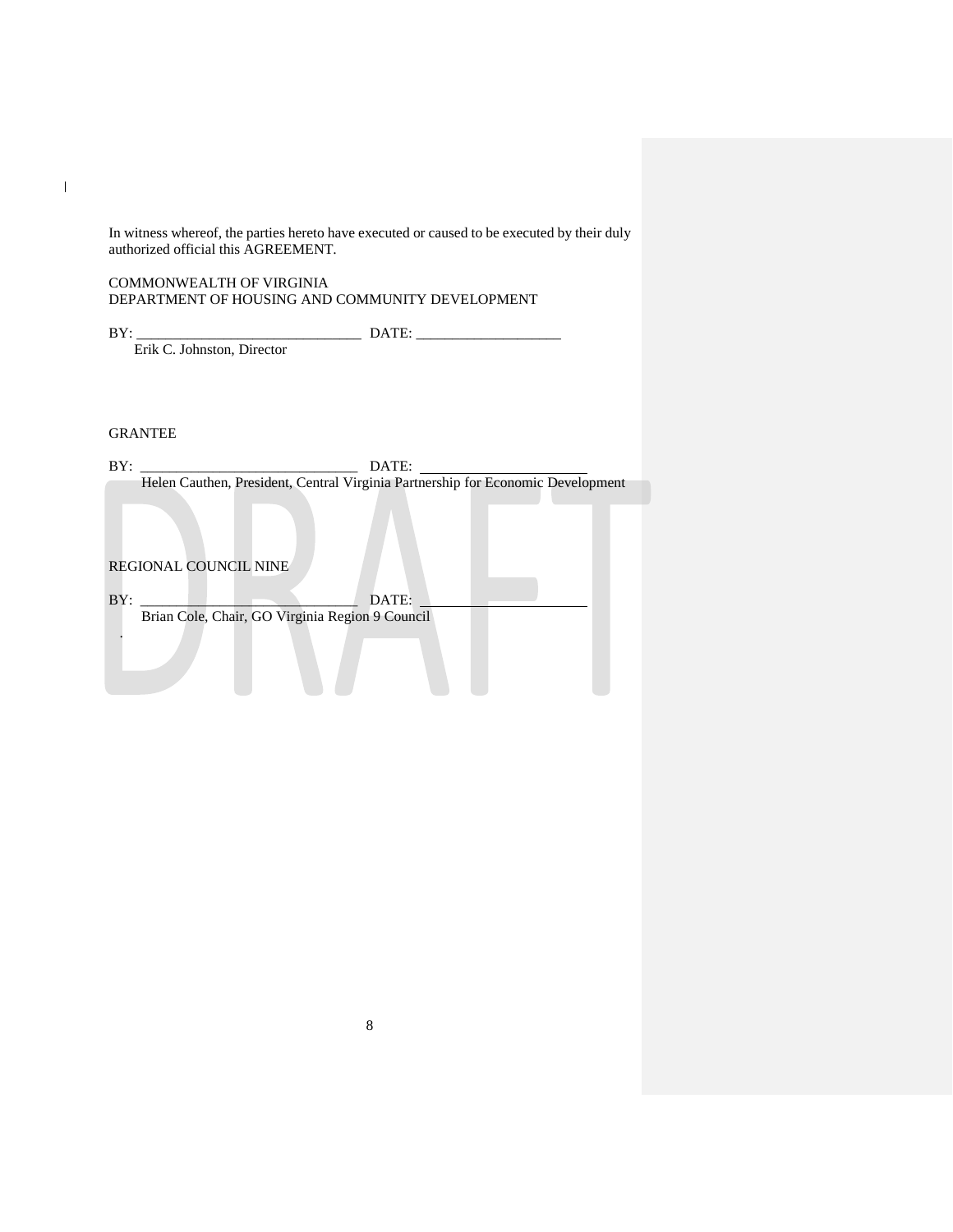# **COMMONWEALTH OF VIRGINIA GO VIRGINIA PER CAPITA ALLOCATION GRANT CONTRACT** NUMBER 17-GOVA-05 **ADDENDUM A**

THIS ADDENDUM by and between the COMMONWEALTH OF VIRGINIA DEPARTMENT OF HOUSING AND COMMUNITY DEVELOPMENT (herein called "DHCD"), REGIONAL COUNCIL FIVE, REINVENT HAMPTON ROADS (herein called "GRANTEE"), and VIRGINIA MODELING, ANALYSIS & SIMULATION CENTER at OLD DOMINION UNIVERSITY ("VMASC", herein called "SUBGRANTEE"), WITNESSETH THAT:

WHEREAS, the GRANTEE has been authorized to secure financial support from DHCD on behalf of REGIONAL COUNCIL FIVE under the terms of the Virginia Growth and Opportunity Act; and

WHEREAS, "Virginia Digital Shipbuilding Workforce Program" as described in the GO VIRGINIA Per Capita Allocation Grant APPLICATION submitted by GRANTEE on behalf of SUBGRANTEE has qualified for funding on the basis of the GO VIRGINIA Grant Scoring Guidelines as established by DHCD and the Growth and Opportunity Board (hereinafter referred to as the "BOARD"); and

WHEREAS, DHCD entered into an AGREEMENT with GRANTEE as the fiduciary recipient of GO VIRGINIA Per Capita Allocation Grants on behalf of REGIONAL COUNCIL FIVE; and

WHEREAS, the AGREEMENT obligated GRANTEE and SUBGRANTEE to specific requirements and procedure relating to the completion of the scope of work outlined below and the reporting of project financials and outcomes;

NOW, THEREFORE, the parties hereto mutually agree as follows:

# **SCOPE OF WORK**

- 1. GRANTEE and SUBGRANTEE will commence, carry out and complete this scope of work, beginning on February 21, 2018, as described in the GRANTEE's GO VIRGINIA Per Capita Allocation Grant APPLICATION submitted to DHCD in CAMS, and any subsequent, approved, written amendments to the APPLICATION, which are made a part of this AGREEMENT. GRANTEE and SUBGRANTEE(S) shall complete the scope of work as described in the CONTRACT DOCUMENTS, on or before February 20, 2020.
- 2. DHCD agrees to award the GRANTEE a GO VIRGINIA Per Capita Allocation Grant for the amount of allowable, eligible costs associated with the completion of the scope of the work describe in this ADDENDUM(s), but not to exceed a total first year funding of \$647,540 (six hundred and forty-seven thousand, five hundred and forty dollars). Subsequent funding applications for this project, if any, must be submitted to and approved by REGIONAL COUNCIL FIVE and the BOARD.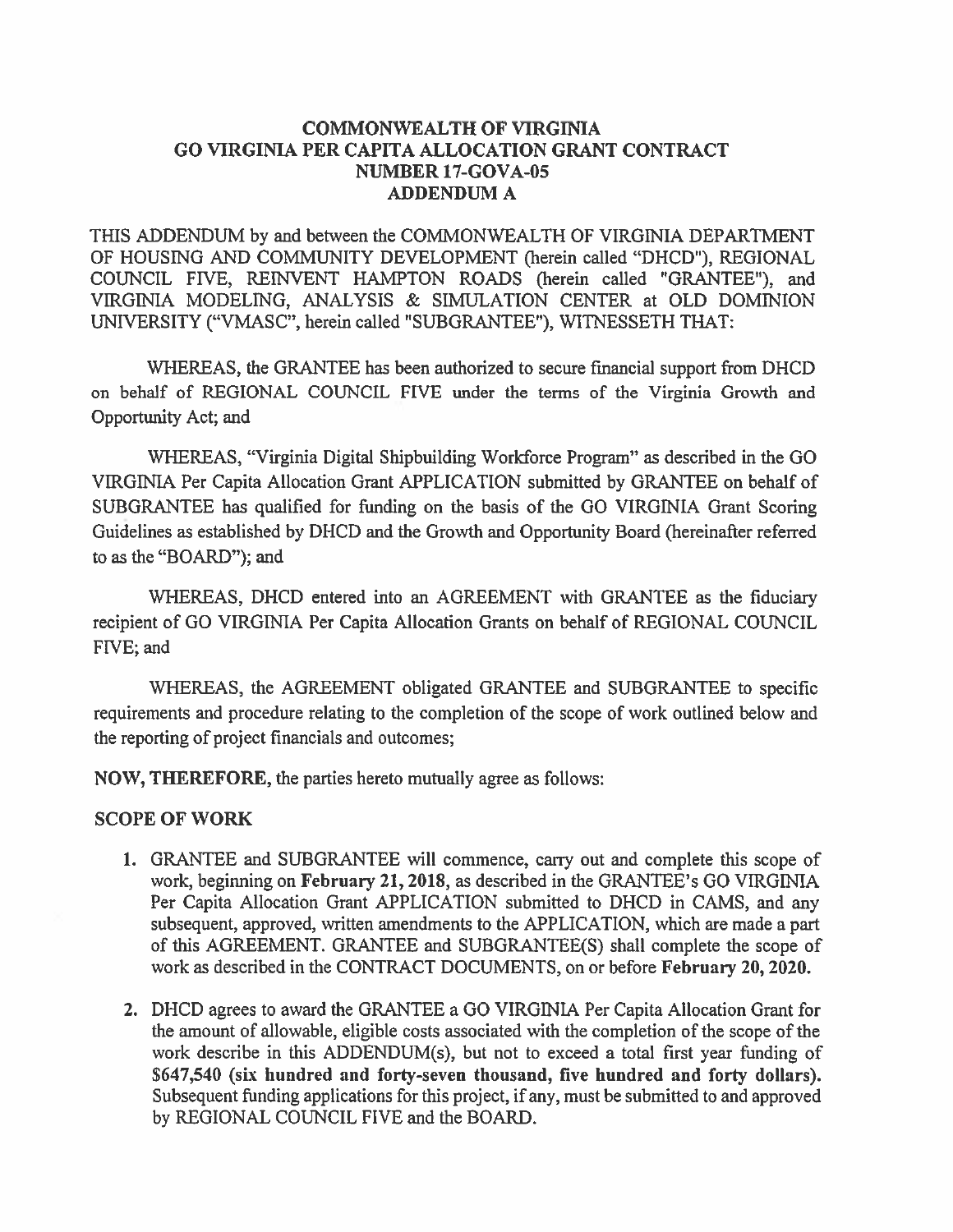- 3. Non-State sources of matching funds of at least \$1 dollar for every dollar awarded are required for the use of GO VIRGINIA Per Capita Allocation Grant funds, unless otherwise waived by the BOARD. A total match of \$3,754,000 (three million, seven hundred and fifty-four thousand dollars) in matching funds over two years is committed to this project by GRANTEE on behalf of SUBGRANTEE (\$504,000), SIEMENS (\$2,400,000), and Huntington Ingalls Industries- Newport News Shipbuilding and Apprentice School (HII-NNS and NNS-AS, \$800,000). Also included in the above total match is a local match of \$50,000 (fifty thousand dollars) committed by SUBGRANTEE on behalf of the Cities of Newport News and Hampton (\$25,000 per locality over a period of two years).
- 4. DHCD understands that the SUBGRANTEE may seek additional GO Virginia funding from REGIONAL COUNCIL FIVE for this project, and the \$3,106,460 in matching funds (including \$25,000 in local match) secured beyond the \$1:1 match requirement may contribute toward match for subsequent funding for this project, as approved by the BOARD.
- 5. The SCOPE OF WORK below reflects METRICS and PRODUCTS that may occur beyond the MILESTONES listed in this ADDENDUM, but no later than February 12, 2020. DHCD understands that the SUBGRANTEE may seek additional GO Virginia funding from REGIONAL COUNCIL FIVE for this project and the same METRICS AND PRODUCTS may apply that the SCOPE OF WORK for subsequent funding.

# **PROJECT TITLE:** Virginia Digital Shipbuilding Program (VDSP)

# **ACTIVITIES:**

1. Virginia Digital Shipbuilding Program: Development of a digital shipbuilding curriculum to upskill the current shipbuilding workforce and equip future workforce for advanced manufacturing jobs regionally and statewide.

# **MILESTONES:**

- February 2018:
	- Establish Digital Shipbuilding Advisory Board consisting of representatives from industry, government, and academia and begin regular meeting schedule.
- March 2018:
	- Digital Shipbuilding website launch
	- Ongoing outreach efforts at conferences and industry forums to promote Digital Shipbuilding.
- $\bullet$  July 2018:
	- Grand Opening of Digital Shipbuilding Co-Lab
	- Ongoing outreach and demonstrations for Digital Shipbuilding Co-Lab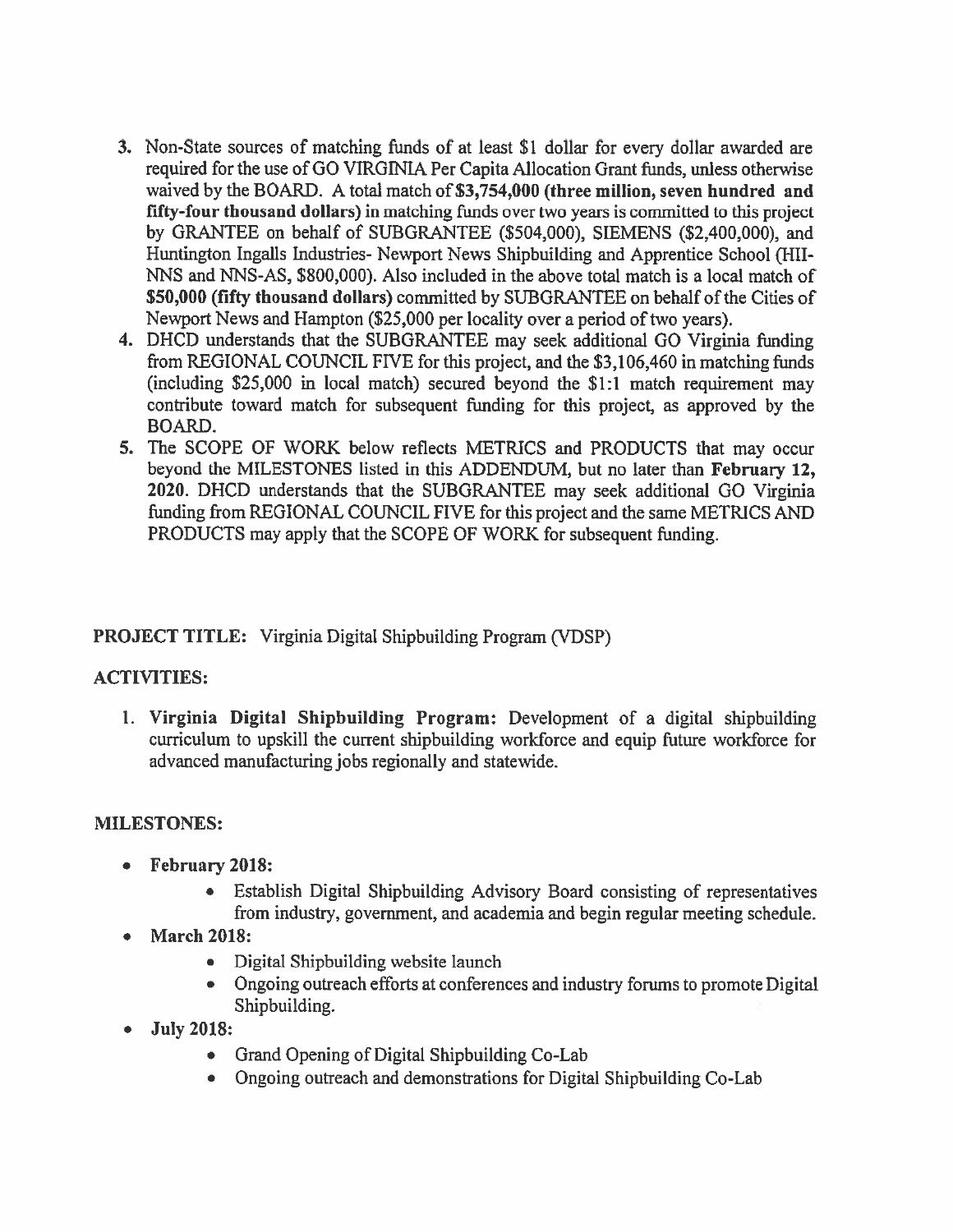- June 2018:
	- Commencement of Digital Shipbuilder Internship Programs
	- Commencement of "Future Digital Shipbuilders" Ambassador Program later
- December 2018:
	- Completion of Digital Shipbuilding post-secondary curriculum development and skills identification.

# **METRICS:**

- Virginia Digital Shipbuilding Program
	- a. # of businesses, organizations, local governments, school districts, community colleges, and 4-year institutions engaged with VDSP initiatives
	- b. # of VDSP credentials awarded
	- c. # of institutions adopting VDSP curriculum
	- d. # of VDSP Co-Lab demonstrations and experiments conducted
	- e. # of VDSP certified employees
	- f.  $#$  of interns and ambassadors participating the VDSP programs

# **PRODUCTS:**

- VDSP Website
- Digital Shipbuilding Advisory Board
- Post-Secondary Curriculum
- Internship Program and Participants
- Ambassador Program and Participants

**BUDGET:** Sources & Uses Document Attached.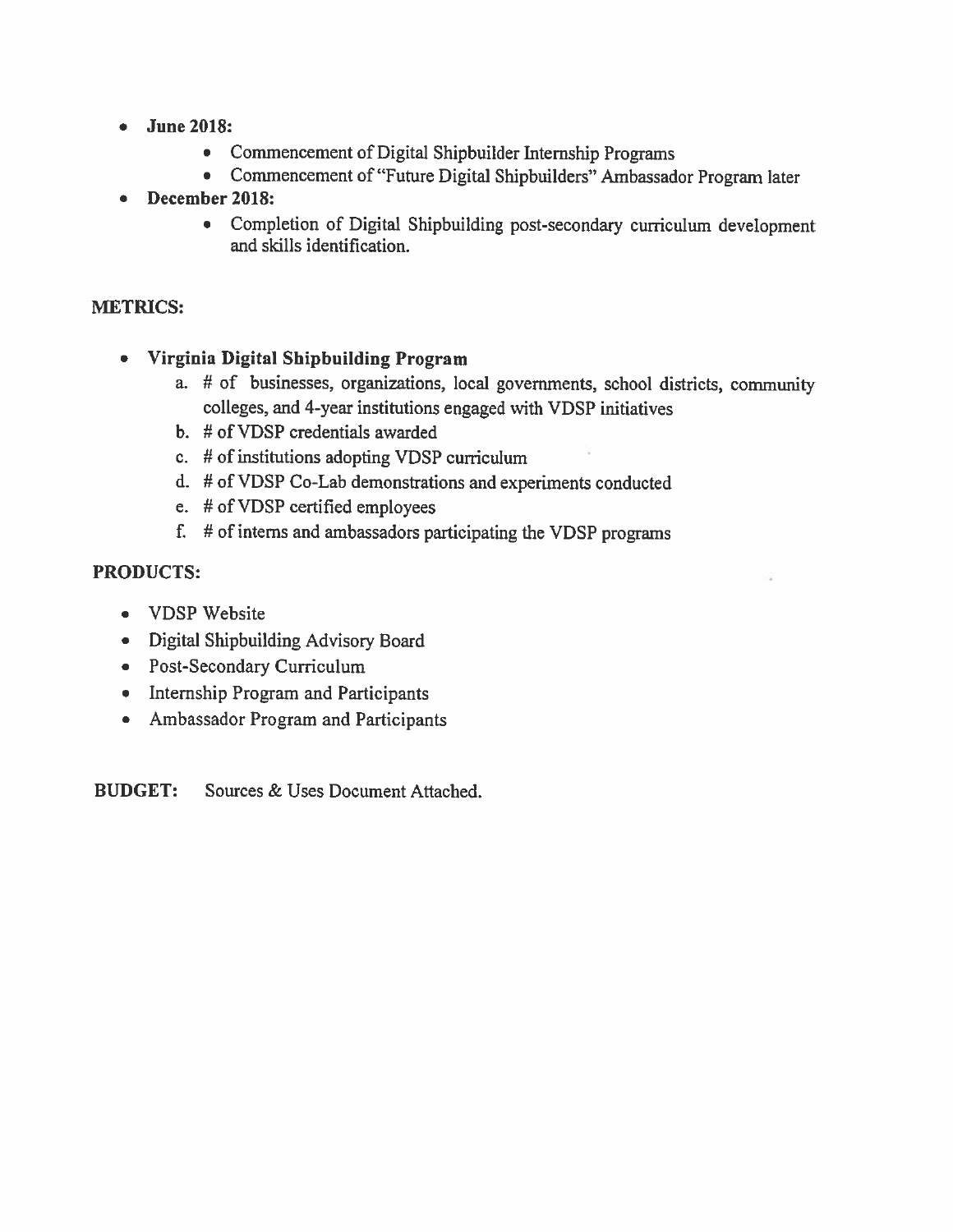# **SUBGRANTEE**

DATE:  $2/22/18$  $BY: M \sim L$ 

Morris Foster, Vice President for Research, VMASC at Old Dominion University

# **GRANTEE**

ÆÝ:

DATE: FEBRUDRY 20 2018 လက James Spore, President and CEO, Reinvent Hampton Roads REGIONAL COUNCIL 5 1 aule DATE: 2-20-18

Thomas Frantz, Chair, GO Virginia Region 5 Council

# VIRGINIA DEPARTMENT OF HOUSING AND COMMUNITY DEVELOPMENT

Whether DATE: 2128118 BY:

Erik Johnston, Director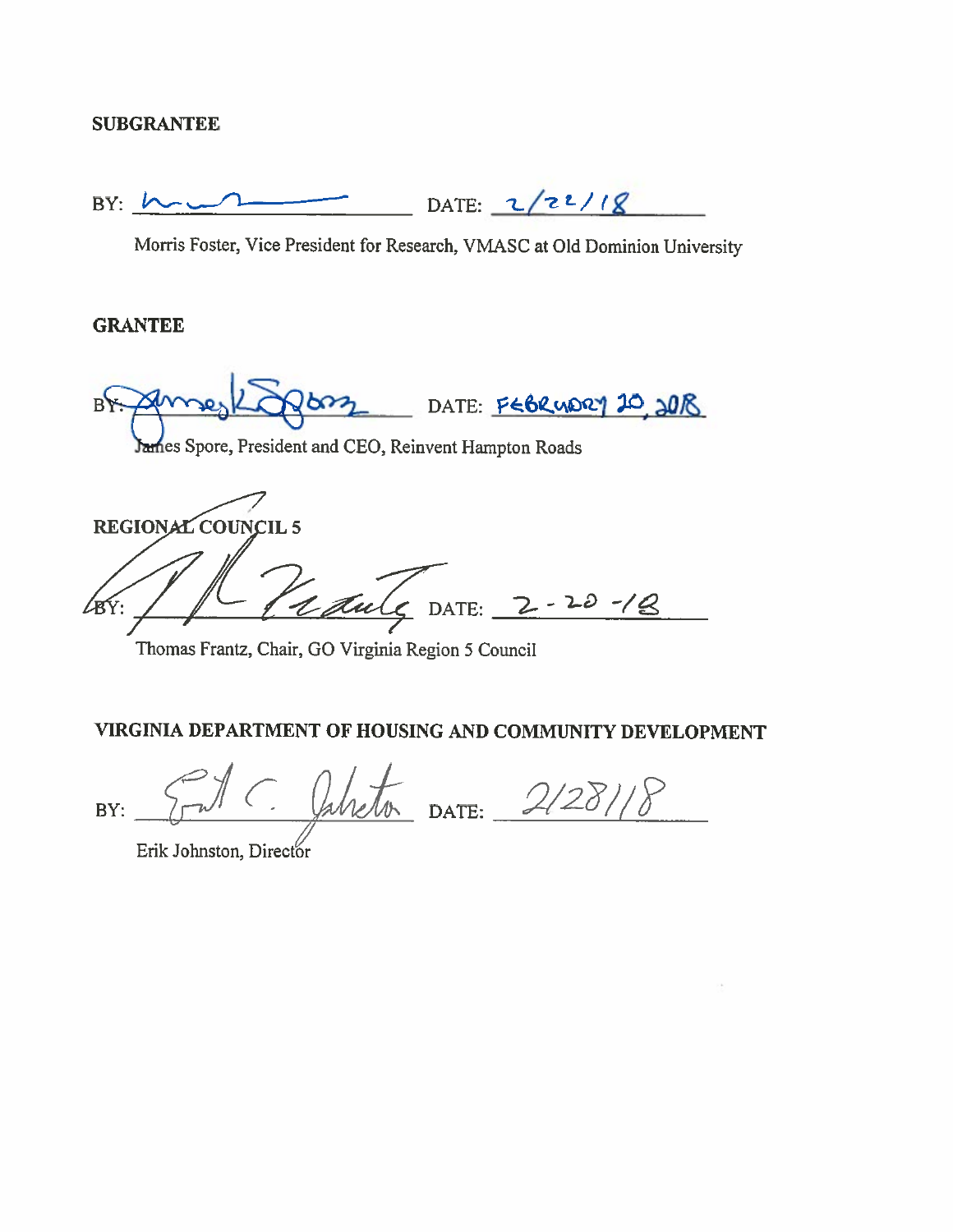# GO Virginia Regional Council COIA Guidance

## Purpose

The purpose of this guidance is to assist Regional Council's wishing to adopt a policy in relation to the Conflict of Interest Act (COIA). Currently, Regional Council members are only subject to the online training required by the COIA Council and not subject to the State and Local Statement of Economic Interests filing. One goal of the Regional Councils is to encourage collaboration among localities, the education sector, and the private sector. With projects being brought forth at the regional level, along with Council representation at the regional level, there will be times when individuals may need to recuse themselves from reviewing or voting on a project to be submitted to the state Board. The proposed policy below outlines when such recusal would be appropriate.

## Model Policy

The Conflict of Interest Act is set out to prevent situations in which a person is in a position to derive personal benefit from actions or decisions made in their official capacity. Therefore, abstention from project reviews and approvals may only be appropriate if the member of the Regional Council was to derive a direct personal benefit, i.e. a Regional Council member's company is a partner in a project that would increase the company's revenue. However, local government representatives whose localities are partners would not need to recuse themselves since they would have no personal benefit from the project and are already subject to COIA in their official roles.

# Statement of Economic Interest

Since it is not required by the COIA Council for Regional Council members to file the State and Local Statement of Economic Interests, the Department of Housing and Community Development (DHCD) does not advise that the Regions create their own statement of economic interest form. However, if a Regional Council feels strongly otherwise, DHCD would recommend it model its form based on the COIA Council's State and Local Statement of Economic Interests.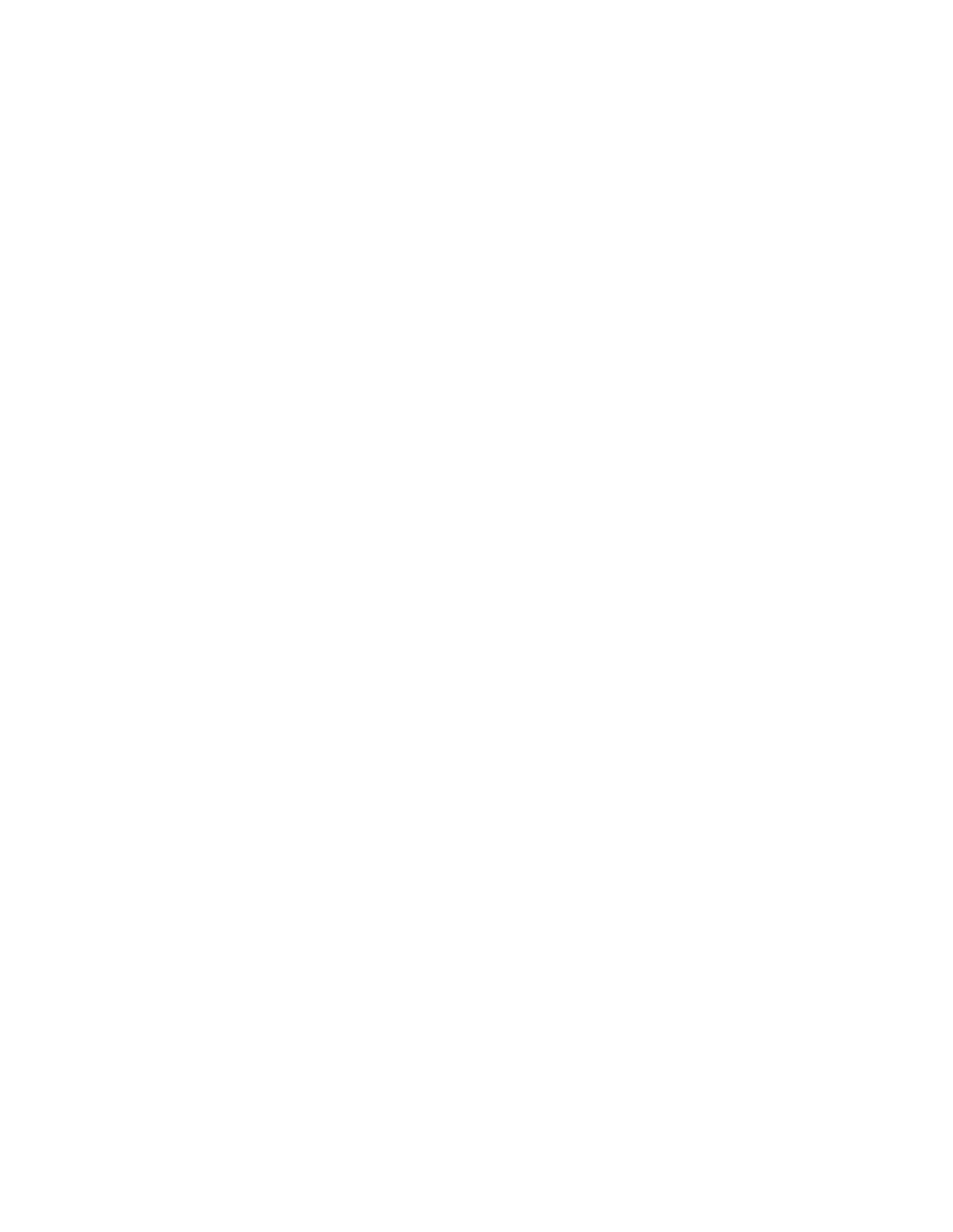

# Board Policy #2

**TITLE:** Administrative Approval Process for Grants under \$100,000 from Regional Per Capita Grant Allocations

# **EFFECTIVE DATE:** 02/13/18

**AUTHORITY:** § 2.2‐2486 ‐ §2.2‐2487 of the Code of Virginia

**POLICY STATEMENT:** It is the policy of the Virginia Growth and Opportunity Board that each Regional Council will have the option to receive administrative approval for up to \$250,000 of its Regional Per Capita grant funds each fiscal year with a limit of \$100,000 per project.

To receive administrative approval, the Regional Council must submit an enhanced capacity building request for administrative approval to DHCD. The request must include the project application approved by the Regional Council, a description of why the project is a priority for the Regional Council, and why it aligns with the Region's Economic Growth and Diversification Plan. The request must also demonstrate at least two participating localities and a 1:1 match. There is not a local match requirement for these projects. GO Virginia staff at DHCD must receive appropriate documentation and give administrative approval to the project before funding can be committed. DHCD will monitor project outcomes determined during contract negotiations. At each Board meeting, staff will present a summary of all administrative approvals granted during the interim between meetings.

**APPROVAL AND REVIEW:** This Board policy was reviewed and approved on 02/13/2018.

**SUPERSESSION:** This Board policy is new.

**DHCD DIRECTOR:** Erik Johnston